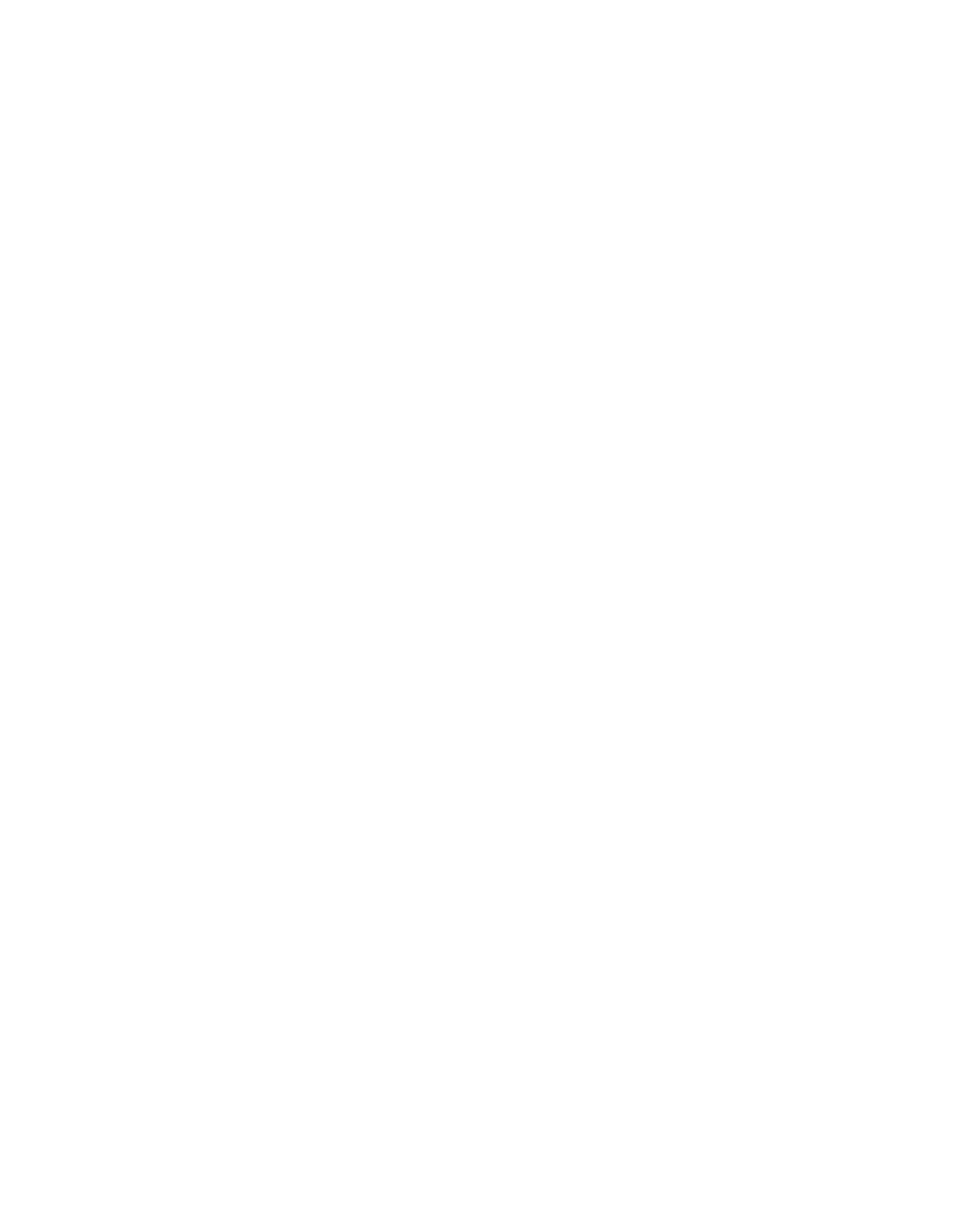# **TABLE OF CONTENTS**

Case Size 11,12,13

| <b>Maintenance Introduction</b>                                                                                                                                                                                                                                                                                                                                                        | Page                   |
|----------------------------------------------------------------------------------------------------------------------------------------------------------------------------------------------------------------------------------------------------------------------------------------------------------------------------------------------------------------------------------------|------------------------|
| <b>Disassembly</b>                                                                                                                                                                                                                                                                                                                                                                     |                        |
| Spiral Bevel Pinion Cartridge (Change and Cartridge and Cartridge and Cartridge and Cartridge and Cartes and C<br>Pinion Shaft<br><b>Output Shaft</b><br>Input Shaft (and the contract of the contract of the state of the state of the state of the state of the state of the state of the state of the state of the state of the state of the state of the state of the state of the | 5<br>6<br>8<br>9<br>10 |

#### **Assembly 11**

|                                                                                                                                                                                                                                | -18 |
|--------------------------------------------------------------------------------------------------------------------------------------------------------------------------------------------------------------------------------|-----|
| Pinion Shaft (also contained a control of the control of the control of the control of the control of the control of the control of the control of the control of the control of the control of the control of the control of  |     |
| Spiral Bevel Pinion Cartridge (and according to the series of the series of the series of the series of the series of the series of the series of the series of the series of the series of the series of the series of the se |     |
|                                                                                                                                                                                                                                |     |

## **Gear Drive Item List (Parts) 31**

## **Supplemental Information**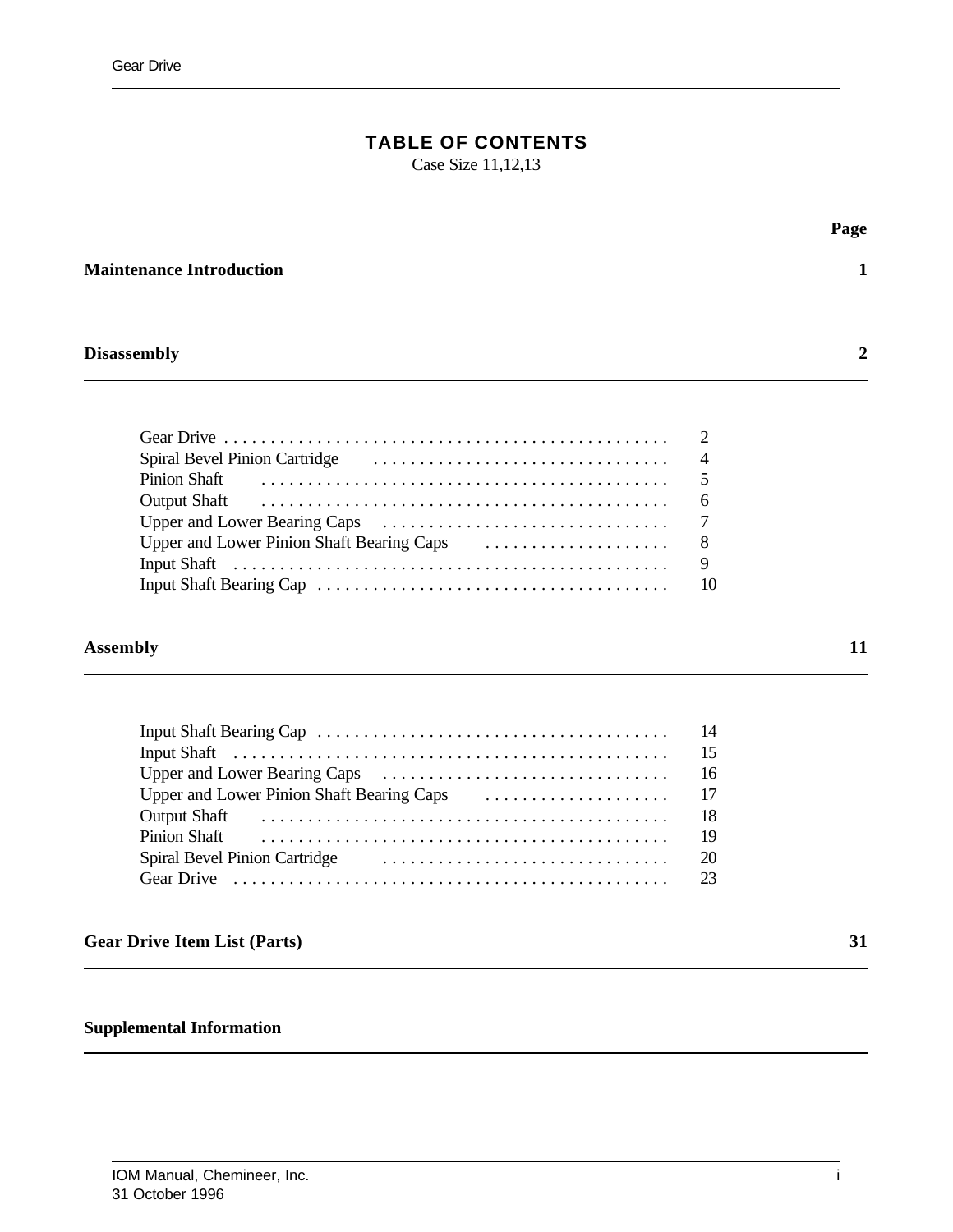## **TABLE OF CONTENTS**

Case Sizes 11,12,13

| <b>Tables</b> |  |  |  |  |
|---------------|--|--|--|--|
|               |  |  |  |  |
|               |  |  |  |  |

## **Figures**

|  | 17 |
|--|----|
|  | 17 |
|  | 18 |
|  |    |
|  |    |
|  |    |
|  |    |
|  | 23 |
|  |    |
|  | 30 |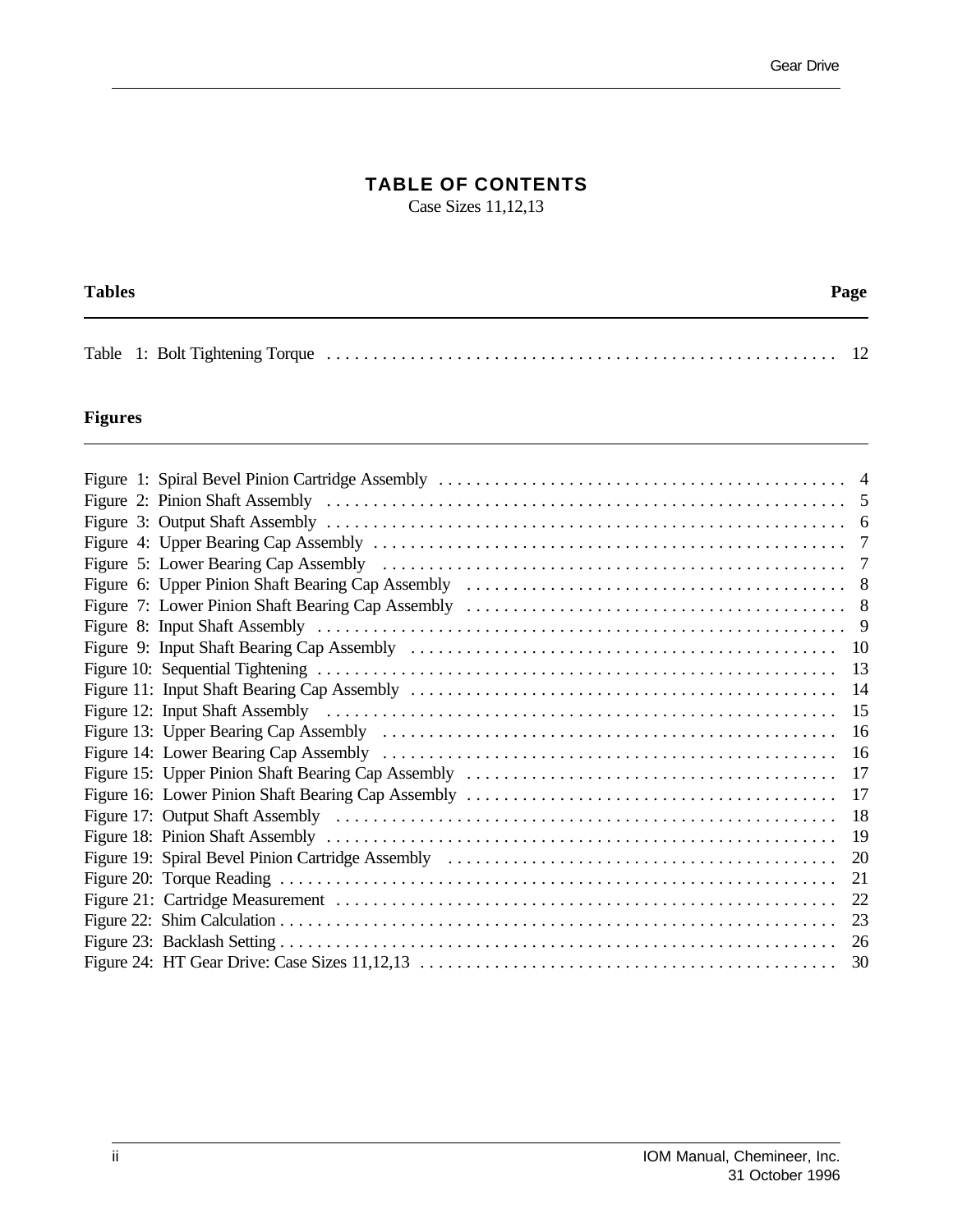## **MAINTENANCE**

**GEAR DRIVE**

Case Sizes 11,12,13

This manual contains instructions for HT gear drive disassembly and assembly. Refer to the agitator manual for all other information relative to the agitator.

Other than periodic lubrication as defined in the *Lubrication* section of the Agitator Manual, no routine operational gear drive maintenance is required.

In order to assure the longest life from your gear drive, annual shutdowns which can correspond with plant shutdowns should be planned. Gear tooth wear patterns, shaft/bearing end play, alignment, bolting and the condition of all seals should be checked. Worn parts should be replaced and any areas of general concern should be brought to the attention of your *local Chemineer office.*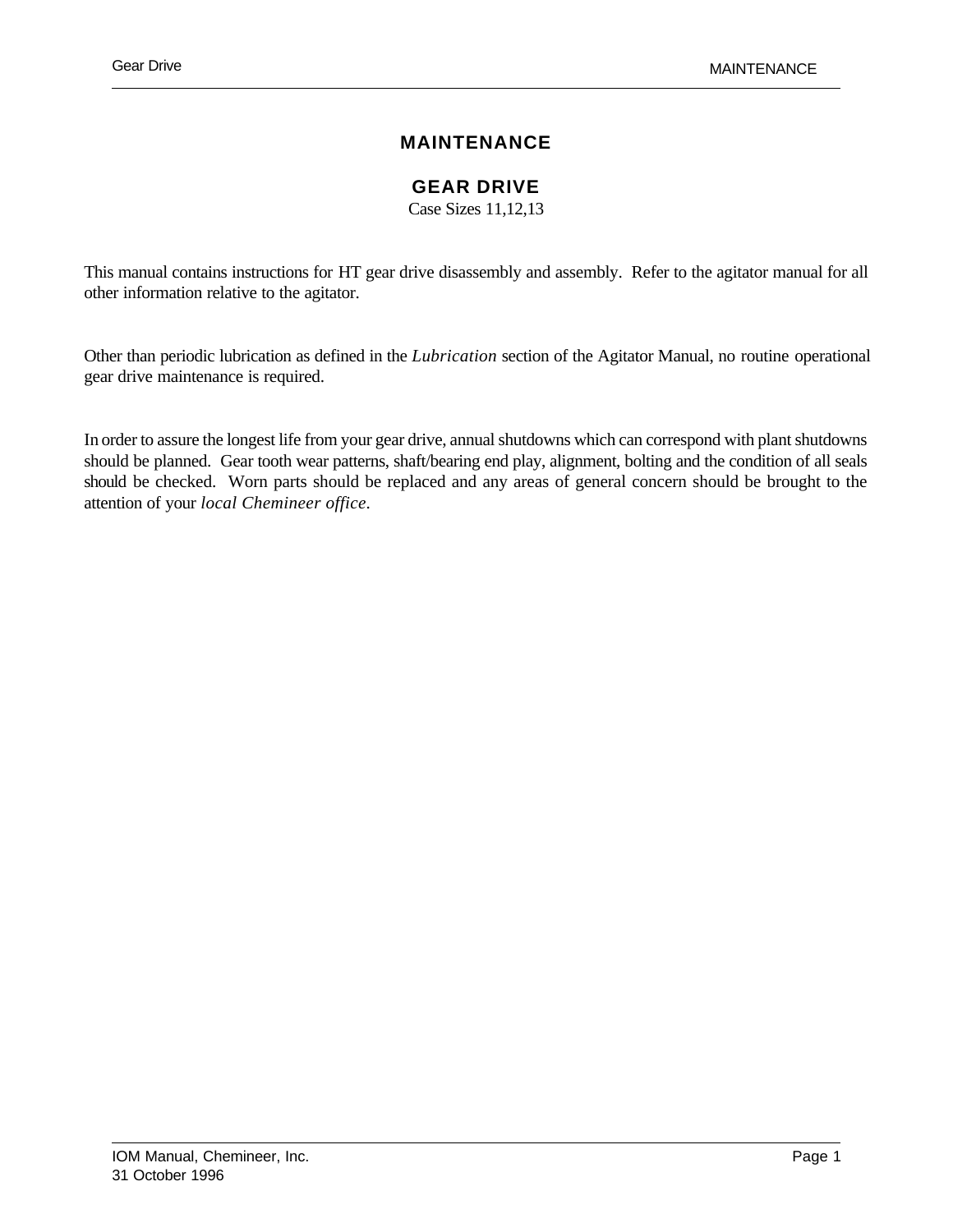Case Sizes 11,12,13

#### **Disassembly**

**Gear Drive** (*Figure 24, page ?*)

- 1. Remove change gear cover **[276]** and gasket **[277]**.
- 2. Remove pinion locknut **[217]** and change pinion washer **[216]**.

*NOTE: Case 13 only, gear ratios of 48.0 and numerically lower. The pinion locknut will be a locknut and keyed lockwasher. Loosen the setscrew in the locknut two turns. Disengage keyed lockwasher, remove locknut and lockwasher.*

- 3. Remove change pinion **[215]**. All change pinions are spline-mounted.
- 4. Loosen change gear bolts **[218]** two turns. Apply a gear puller to disengage the taper. Remove the gear puller and the change gear bolts, lockwashers **[219]** and change gear washer **[220]**. All change gears are taper hub mounted with three 5/8-11 tapped holes, on 6.50" (165 mm) bolt circle diameter, provided for gear puller attachment.

*CAUTION! Release of taper fit can cause the change gear to jump off the shaft if not retained.*

- 5. Remove change gear and key **[221, 222]**.
- 6. Remove spiral bevel pinion cartridge assembly **[223]** *(Figure 1, page 4)* and shim set **[236]**. Keep the shim set intact for reference at assembly.
- 7. Remove bolts **[244, 325]**, bearing cap assemblies **[239, 320]** and shim sets **[243, 324]**. Keep the shim sets intact for reference at assembly.
- 8. Remove cap screws **[268]** securing taper pins **[267]** to housing cover **[263]**. Insert cap screws into the jacking holes in the head of the taper pin. Remove the taper pins.
- 9. Remove bolts **[264]** securing the housing cover to housing **[262]**. Remove the housing cover.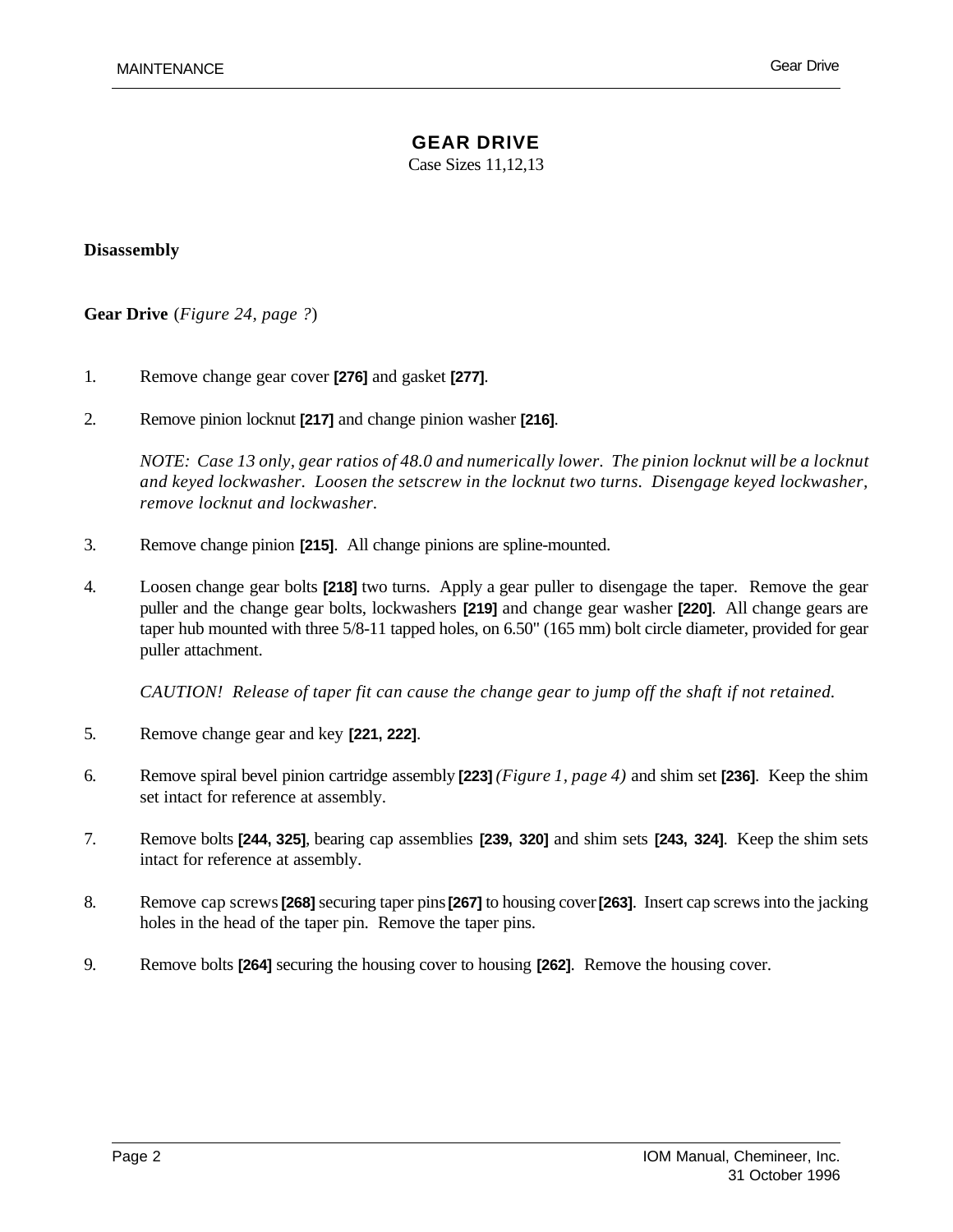#### **GEAR DRIVE**

Case Sizes 11,12,13

#### **Disassembly** (Cont'd)

10. Install an eyebolt in the end of output shaft **[247]**. Lift output shaft assembly **[246]** *(Figure 3, page 6)* out of the housing.

> Case Size 11: 5/8-11 eyebolt Case Size 12: 3/4-10 eyebolt Case Size 13: 1-8 eyebolt

*NOTE: When removing the output shaft assembly and/or the pinion shaft assembly, the recommended procedure is to lift both shaft assemblies out of the housing at the same time.*

- 11. Install a 3/4-10 eyebolt in the end of pinion shaft **[318]**. Lift pinion shaft assembly **[311]** *(Figure 2, page 5)* out of the housing.
- 12. Remove input shaft bearing cap assembly and gasket **[201, 205]**.
- 13. Loosen the setscrew in locknut **[208]** two turns. Disengage keyed lockwasher **[209]** and remove locknut. Loosen setscrews **[309]** in oil slinger **[308]**. The oil slinger is removed as the input shaft is pushed out of the housing.
- 14. Press input shaft **[212]** out of bearing **[210]** cone through the change gear end of housing. Proceed slowly when removing the input shaft through the housing to avoid damage to the input shaft.
- 15. Remove bearing **[210, 213]** cups from the housing.
- 16. Remove bolts**[260, 306]**, bearing cap assemblies **[256, 301]** and shim set **[305]**. Keep the shim set intact for reference at assembly.

All bearing cups are mounted with interference fits and can be difficult to remove with a commercial bearing puller. Removal can be made easier by welding a 1/8" (3 mm) bead completely around the cup in the center of the roller race. Upon cooling, the cup will shrink allowing removal. Be sure to protect adjacent surfaces from weld spatter.

The gear drive is now disassembled into major subassemblies; input shaft, spiral bevel pinion cartridge, pinion shaft, output shaft and bearing caps.

*NOTE: When the gear drive is fully disassembled, all bearings, lip seals, o-rings, shims and gaskets should be replaced with new parts. When replacing bearings, always replace both cup and cone. Replace gears in sets. Spiral bevel gears must always be replaced in matched sets.*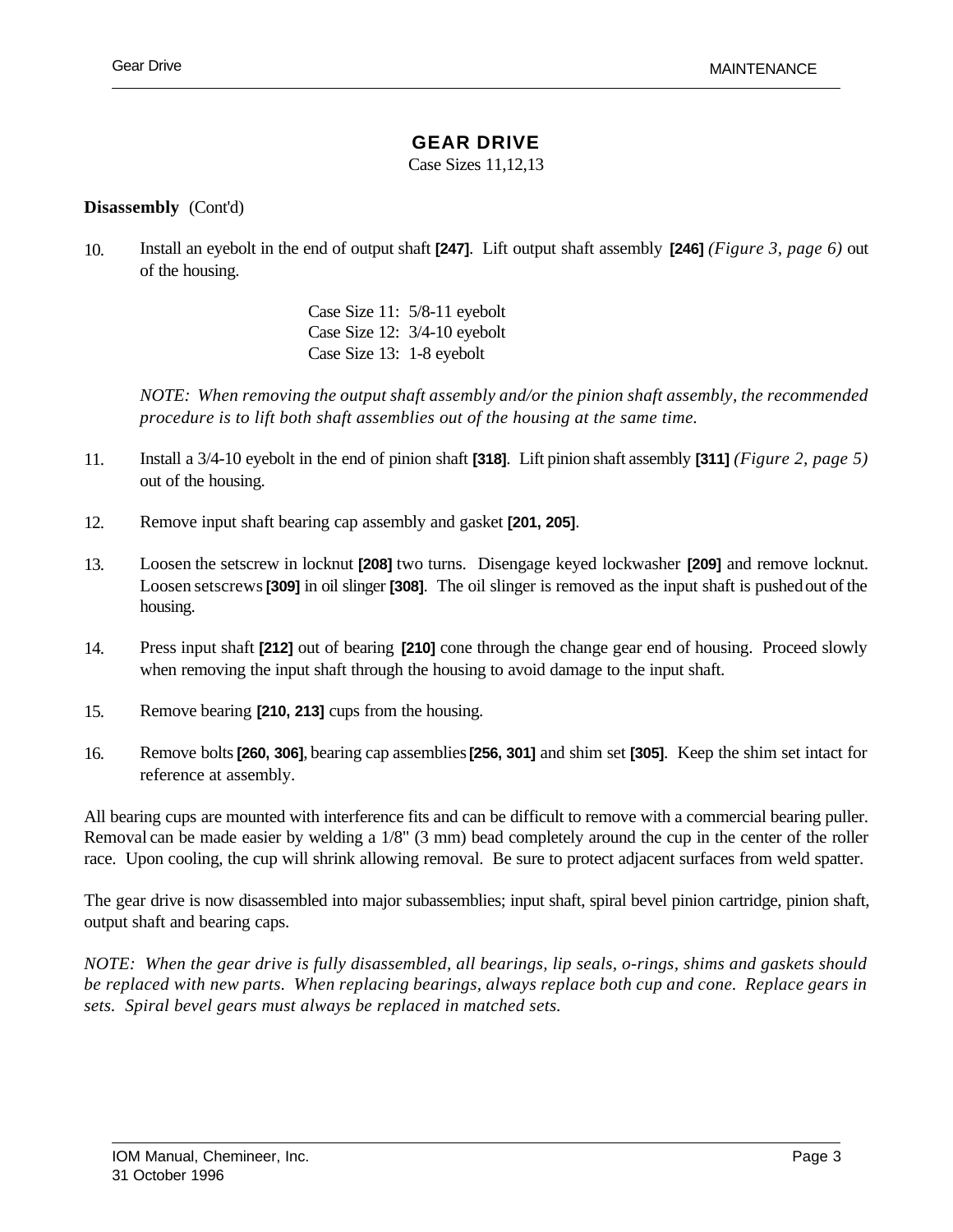Case Sizes 11,12,13

**Disassembly** (cont'd)

#### **Spiral Bevel Pinion Cartridge**

- 1. Remove the setscrew from locknut **[224]**. Remove the locknut and keyed lockwasher **[225]** from spiral bevel pinion shaft **[230]**.
- 2. Press the spiral bevel pinion shaft out of bearing **[226]** cone.
- 3. Remove bolts **[234]**, lockwashers **[235]** and pinion washer **[233]**.
- 4. Press spiral bevel pinion **[231]** and bearing **[228]** cone off the spiral bevel pinion shaft. Remove key **[232]**.
- 5. Remove bearing **[226, 228]** cups from the cartridge housing.



*Figure 1: Spiral Bevel Pinion Cartridge Assembly [223]*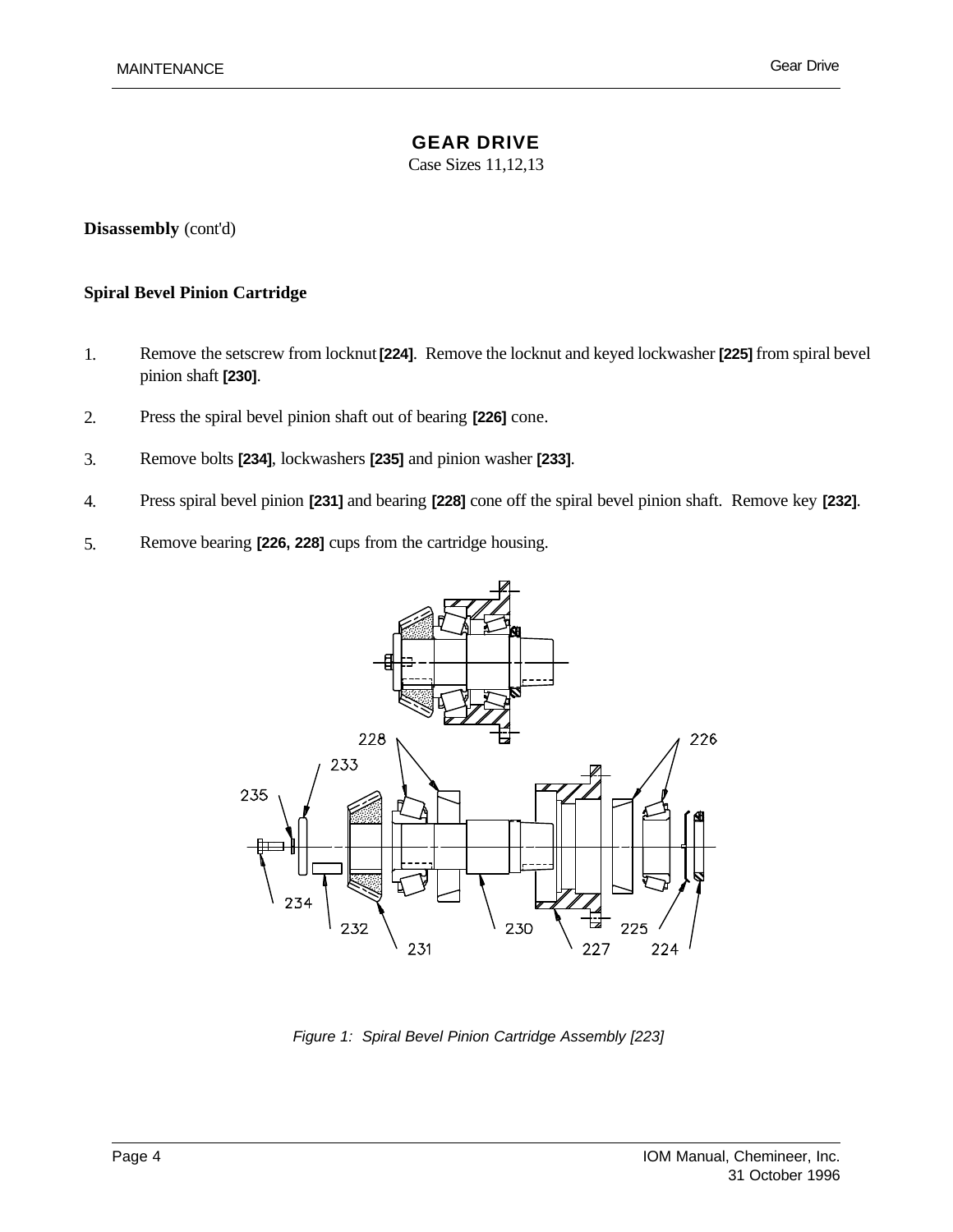#### **GEAR DRIVE**

Case Sizes 11,12,13

**Disassembly** (Cont'd)

#### **Pinion Shaft**

- 1. Remove gear mounting bolts **[313]** and spiral bevel gear **[312]**.
- 2. Set the pinion shaft assembly up in a large press and press off bearing **[322]** cone and grease retainer **[319]**.
- 3. Press bearing **[303]** cone off pinion shaft **[318]**.
- 4. Remove bearing **[322]** cone from the grease retainer.

*CAUTION! Do not remove the spiral bevel gear hub from the pinion shaft. The hub is assembled at the factory and is not a replacement item. A new hub is available only on a new pinion shaft.*



*Figure 2: Pinion Shaft Assembly [311]*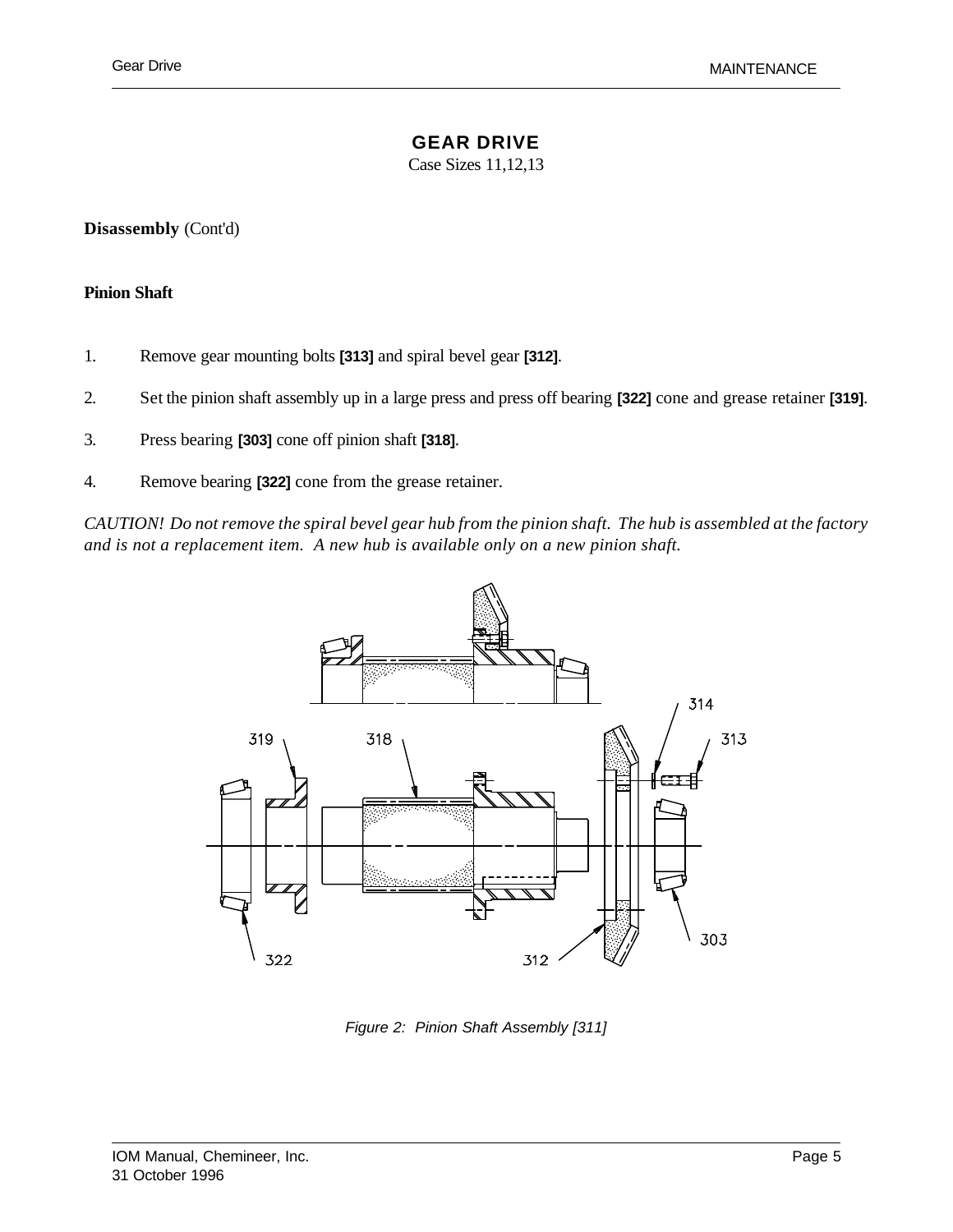Case Sizes 11,12,13

## **Disassembly** (Cont'd)

## **Output Shaft**

- 1. Set the output shaft assembly up in a large press and press off bearing **[241]** cone, grease retainer **[253]** and gear **[248]**.
- 2. Remove key **[252]** and drywell cover **[251]**.
- 3. Press bearing **[255]** cone off output shaft **[247]**.



*Figure 3: Output Shaft Assembly [246]*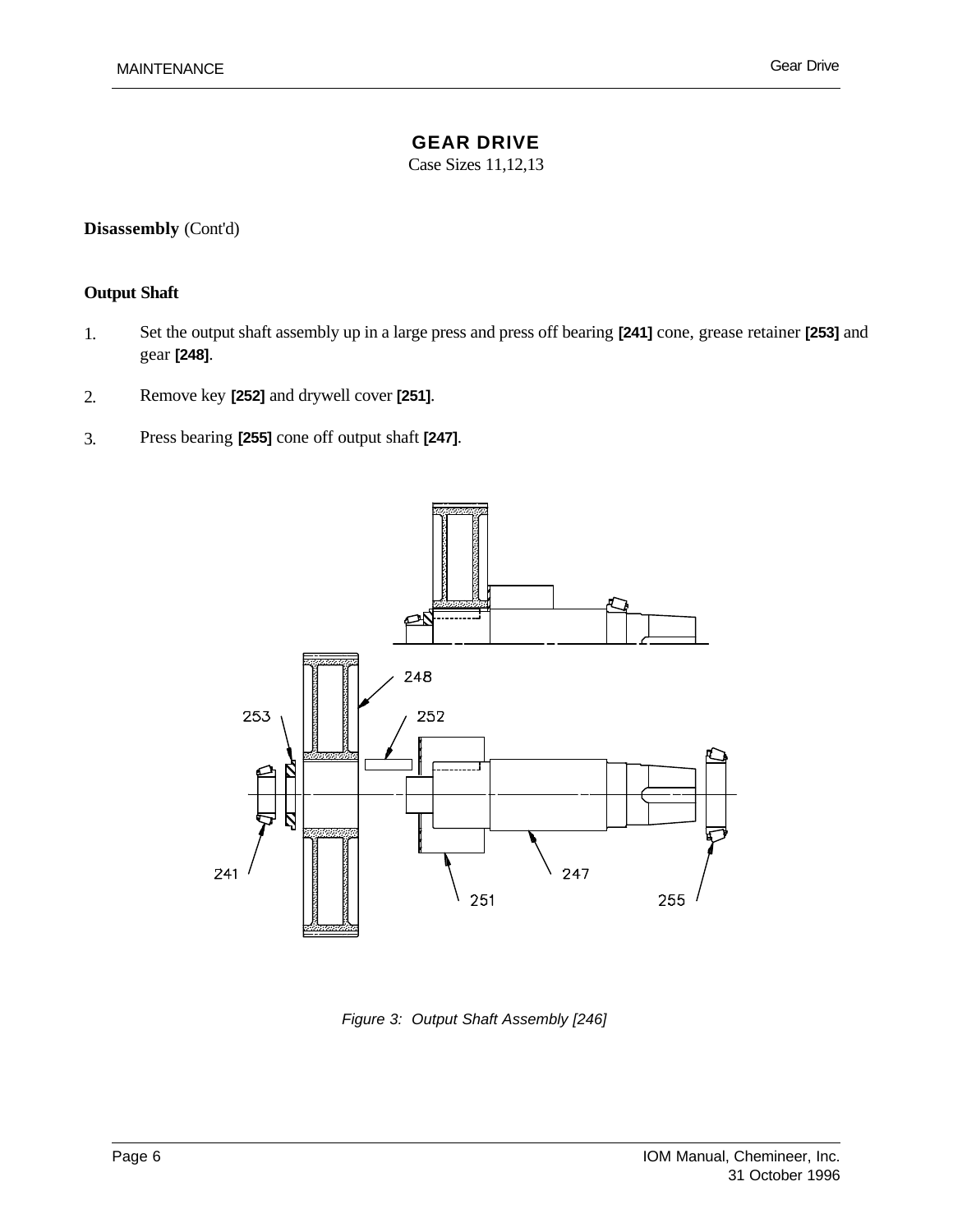#### **GEAR DRIVE**

Case Sizes 11,12,13

**Disassembly** (Cont'd)

## **Upper and Lower Bearing Caps**

- 1. Press lip seals **[242, 258]** out of bearing caps **[240, 257]**.
- 2. Remove bearing **[241, 255]** cups from the bearing caps.



*Figure 4: Upper Bearing Cap Assembly [239]*



*Figure 5: Lower Bearing Cap Assembly [256]*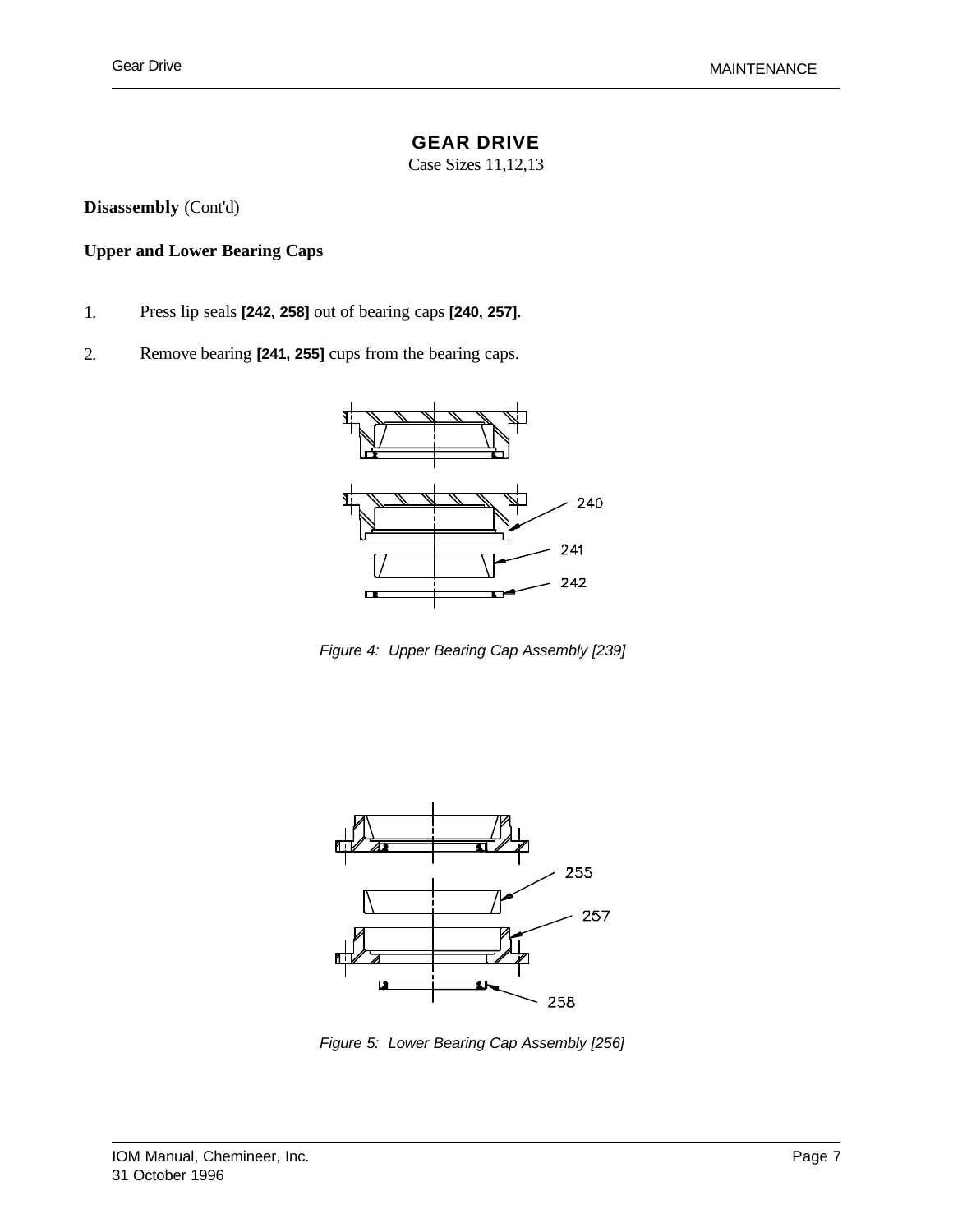Case Sizes 11,12,13

**Disassembly** (Cont'd)

#### **Upper and Lower Pinion Shaft Bearing Caps**

- 1. Press lip seal **[323]** out of upper pinion shaft bearing cap **[321]**.
- 2. Remove bearing **[303, 322]** cups from bearing caps **[302, 321]**.
- 3. Remove o-ring **[304]** from the lower pinion shaft bearing cap.



*Figure 6: Upper Pinion Shaft Bearing Cap Assembly [320]*



Figure 7: Lower Pinion Shaft Bearing Cap Assembly [301]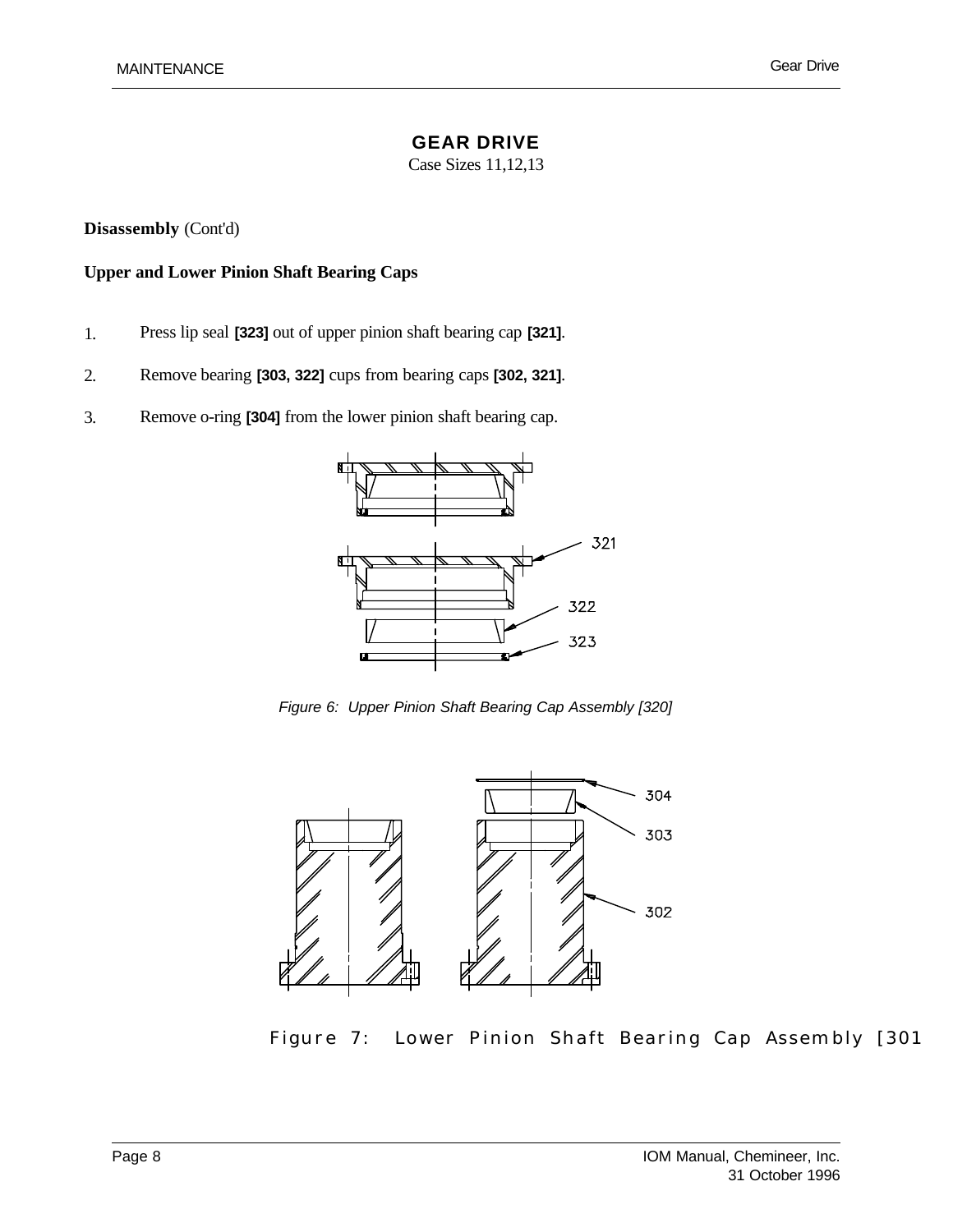## **GEAR DRIVE**

Case Sizes 11,12,13

**Disassembly** (Cont'd)

### **Input Shaft**

1. Press bearing **[213]** cone off input shaft **[212]**.



*Figure 8: Input Shaft Assembly [211]*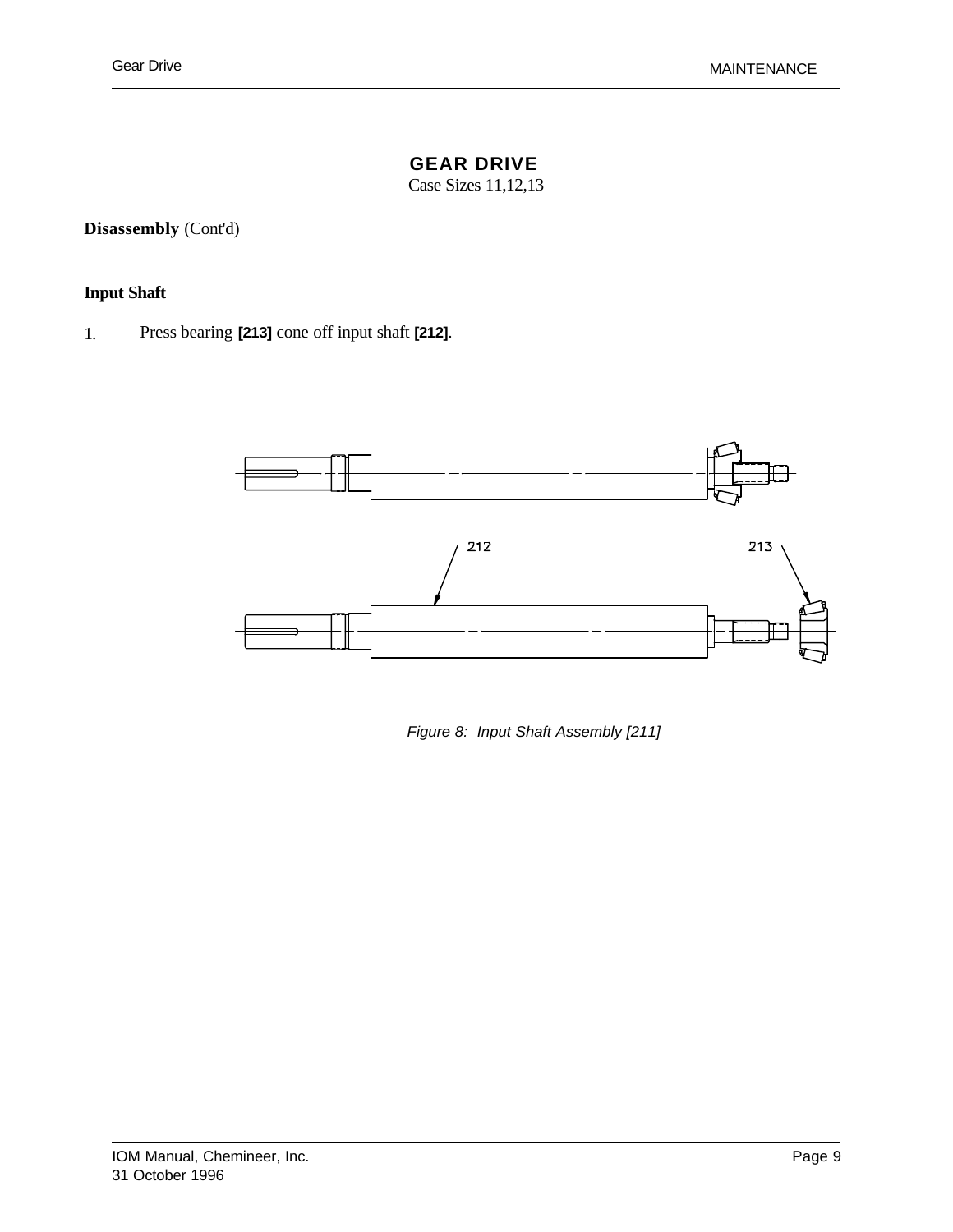Case Sizes 11,12,13

**Disassembly** (Cont'd)

## **Input Shaft Bearing Cap**

- 1. Press lip seal **[204]** out of bearing cap **[203]**.
- 2. Remove gasket **[205]**.



*Figure 9: Input Shaft Bearing Cap Assembly [201]*

The gear drive is now fully disassembled. Clean all parts and inspect for wear. Replace worn parts as required.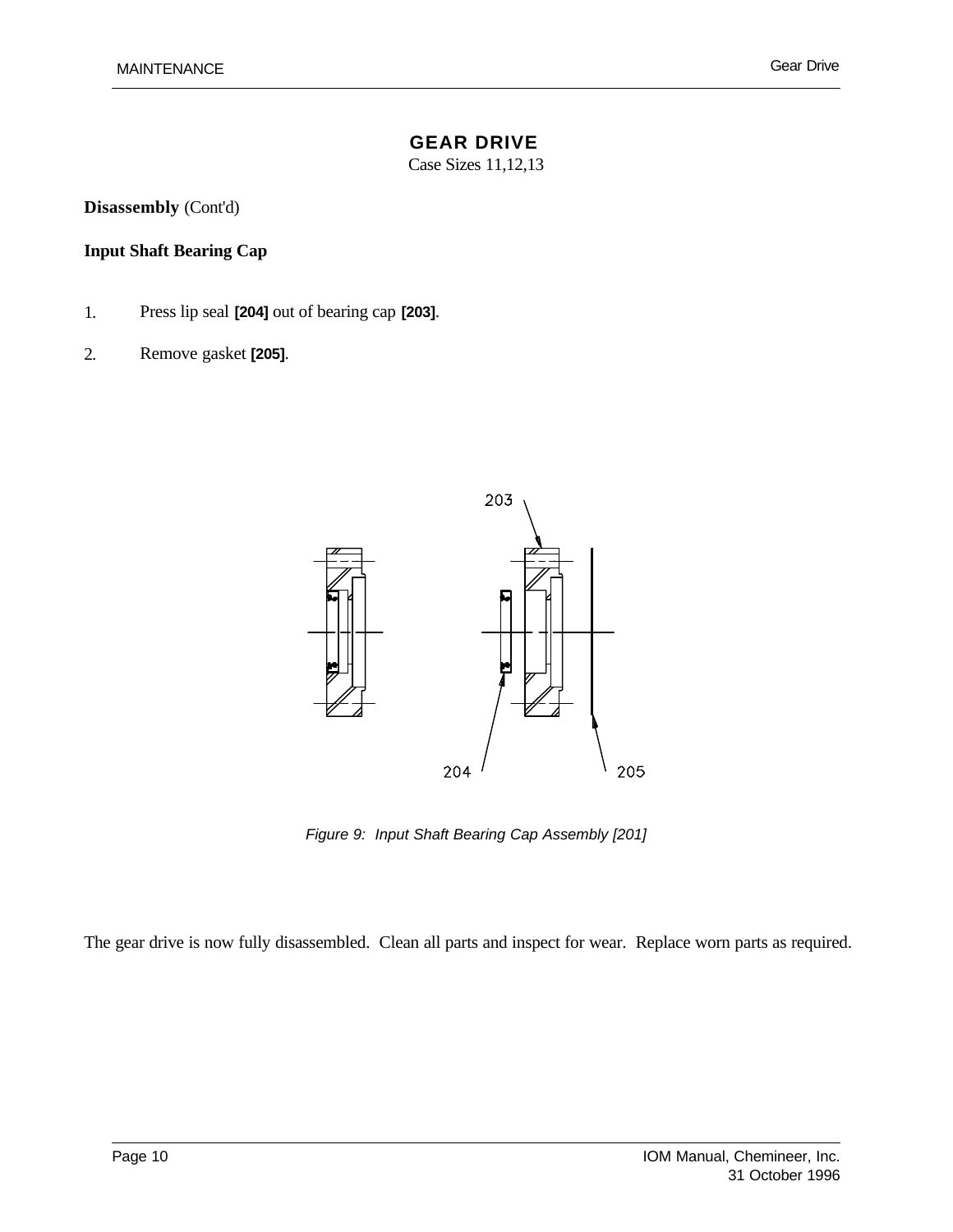### **GEAR DRIVE**

Case Sizes 11,12,13

#### **Assembly**

Inspect all bolts and setscrews for damage after cleaning (threads, shank and head). If replacement is required, replace with the equivalent type and strength grade.

Inspect and clean all tapped holes. If threads are damaged, chase with an appropriate tap.

*CAUTION! The setscrew holes in oil slinger* **[308]** *are a special locking thread form. Do not chase threads.*

*NOTE: The following assembly procedures require the use of a torque wrench. The values listed in Table 1, page 12 are proper tightening torques as a function of thread size.*

All bearing cones are mounted with interference fits. Heat the cones and press onto the shaft. Heat the bearings in oven or oil bath.

*NOTE: Do not heat parts in excess of 275*<sup>o</sup>*F (135*<sup>o</sup>*C). Do not apply direct flame. Do not allow parts to touch the bottom or sides of the oven or oil bath.* 

All bearing cups are mounted with interference fits. Press bearing cups into their housings cold. *Placing the cups in dry ice will cause them to shrink and ease installation.*

Before installing lip seals, clean the cap bore and apply Permatex #2 or equal to the outside of the lip seal. Install lip seal with the seal lip toward the bearing. Before installation on a shaft, coat the shaft and seal lip with bearing grease.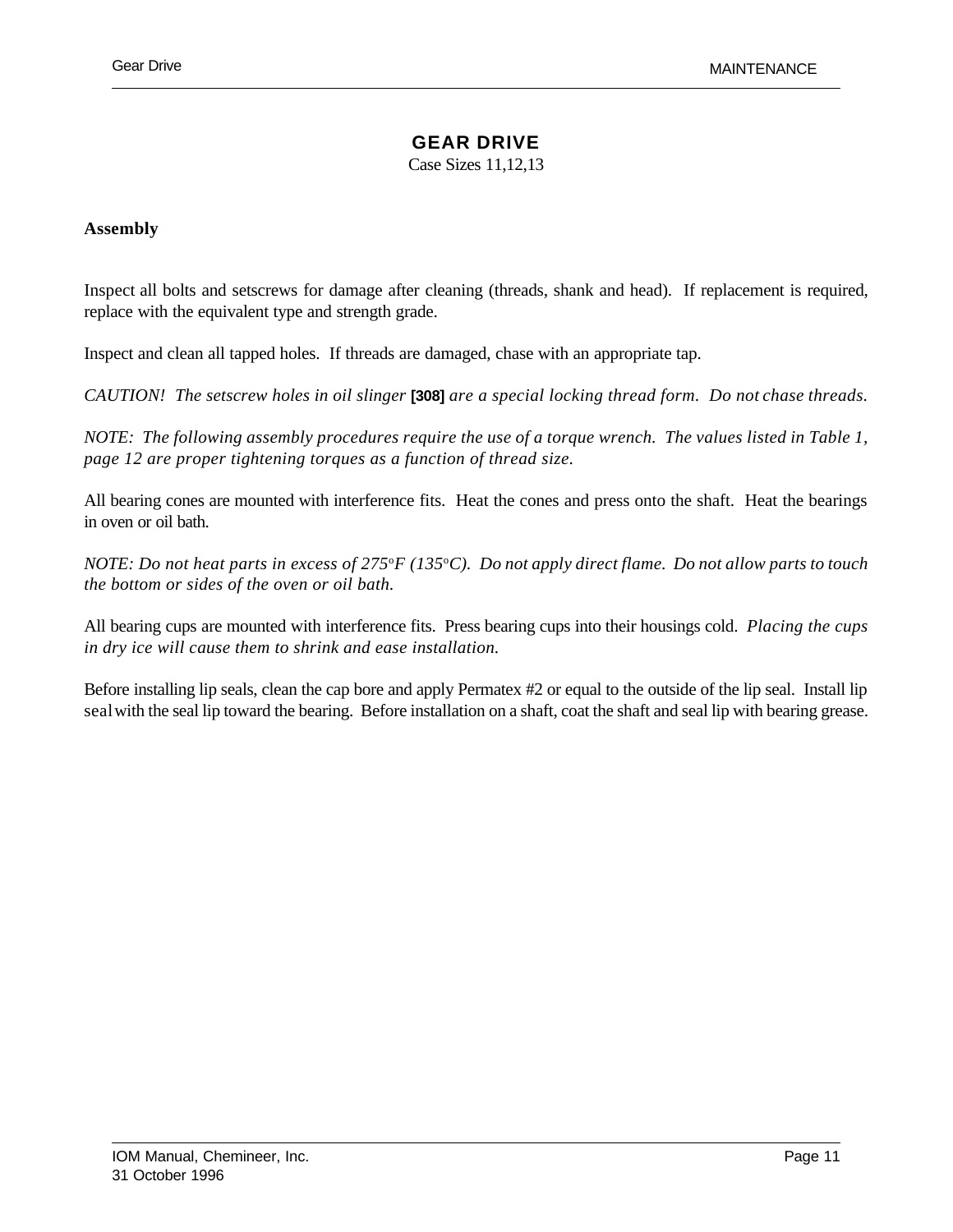#### Case Sizes 11,12,13

|                            | <b>CARBON STEEL(3)</b>       |                          |         |           |  |  |
|----------------------------|------------------------------|--------------------------|---------|-----------|--|--|
|                            | Grade 2                      |                          | Grade 5 |           |  |  |
| <b>Bolt</b><br><b>Size</b> | ft Ib                        | Nm                       | ft Ib   | <b>Nm</b> |  |  |
| $8 - 32$                   | 1.2                          | 1.6                      | 1.9     | 2.5       |  |  |
| $10 - 24$                  | 1.7                          | 2.3                      | 2.7     | 3.6       |  |  |
| 10-32                      | 1.9                          | 2.6                      | 3.1     | 4.1       |  |  |
| $1/4 - 20$                 | 4.1                          | 5.6                      | $\,6\,$ | 8.1       |  |  |
| $5/16 - 18$                | 8.3                          | 11                       | 13      | 17        |  |  |
| $5/16 - 24$                | $\frac{1}{2}$                | $\blacksquare$           | 14      | 19        |  |  |
| $3/8 - 16$                 | 15                           | 20                       | 23      | 31        |  |  |
| $3/8 - 24$                 | $\qquad \qquad \blacksquare$ | $\blacksquare$           | 26      | 36        |  |  |
| $1/2 - 13$                 | 38                           | 51                       | 56      | 76        |  |  |
| $1/2 - 20$                 | $\frac{1}{2}$                | $\overline{\phantom{a}}$ | 68      | 92        |  |  |
| $5/8 - 11$                 | 68                           | 92                       | 113     | 153       |  |  |
| $5/8 - 18$                 | $\frac{1}{2}$                | $\overline{\phantom{a}}$ | 135     | 161       |  |  |
| $3/4 - 10$                 | 120                          | 163                      | 200     | 271       |  |  |
| $3/4 - 16$                 | $\frac{1}{2}$                | $\blacksquare$           | 225     | 305       |  |  |
| $7/8-9$                    | 105                          | 143                      | 296     | 401       |  |  |
| $1 - 8$                    | 165                          | 224                      | 443     | 601       |  |  |
| $1! 1/8-7$                 | 225                          | 305                      | 596     | 808       |  |  |
| $1! 1/4-7$                 | 315                          | 428                      | 840     | 1139      |  |  |
| $1!3/8-6$                  | 417                          | 566                      | 1103    | 1495      |  |  |
| $1! 1/2-6$                 | 555                          | 752                      | 1463    | 1983      |  |  |

(1) Tighten all fasteners to values shown in the table unless specifically instructed to do otherwise.

(2) Lubricate all fasteners at assembly with grease, oil or an anti-seize material. Bolt threads and contact surfaces of bolt heads and nuts should be lubricated.

(3) If fasteners cannot be lubricated, multiply table values by 1.33.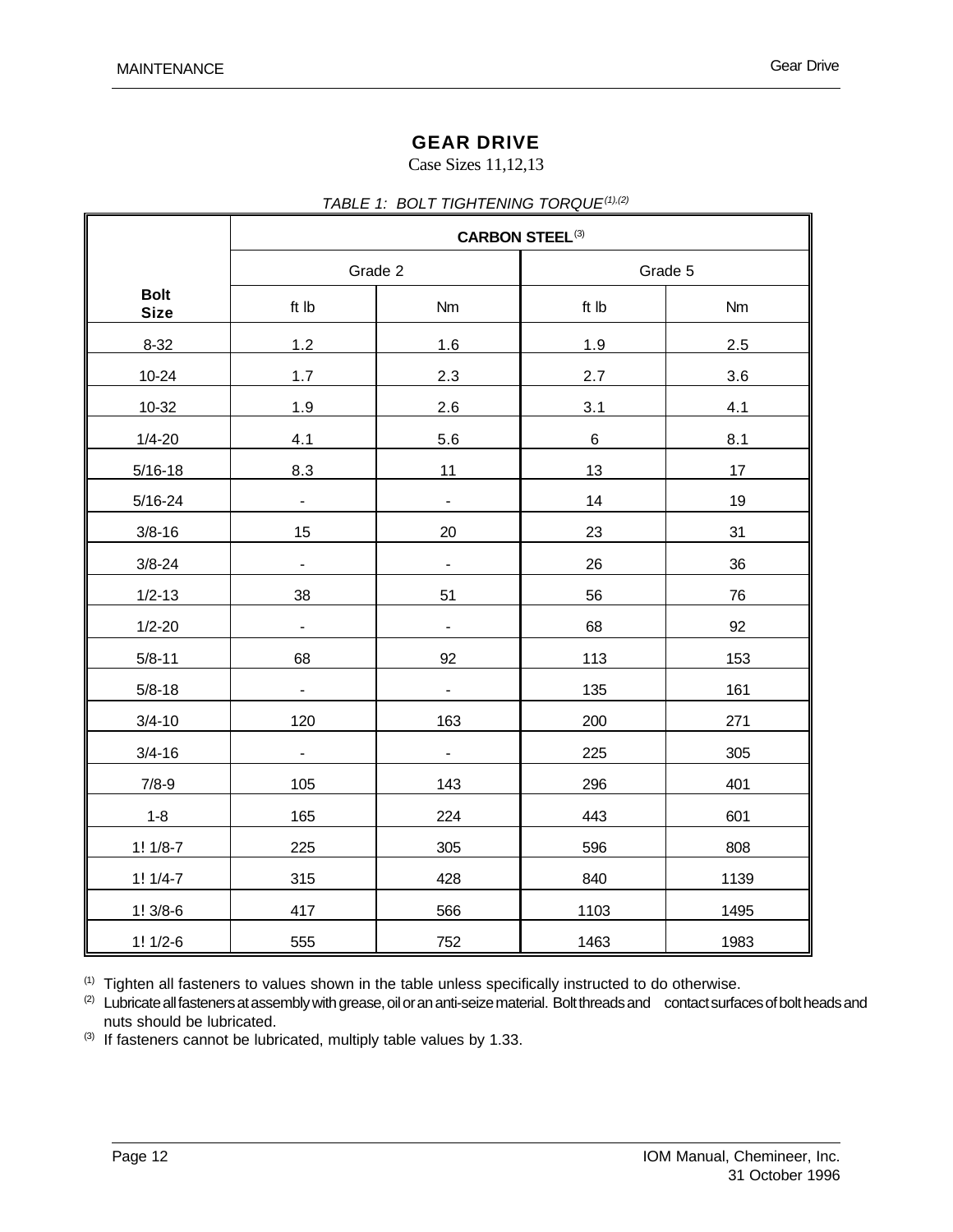#### **GEAR DRIVE**

Case Sizes 11,12,13

#### **Assembly** (Cont'd)

Most gear drive bolt patterns are circular with four, six, eight, twelve or sixteen hole spacings. Install all bolts finger tight, then tighten in sequential order (see below) to 50% of the prescribed torque values. Repeat the sequence, tightening the bolts to full torque values.



*Figure 10: Sequential Tightening*

When tighte ning two or more setscrews which retain a collar, flange, or sleeve to a shaft, tighten alternately, working back and forth or around the shaft. Tighten in several steps to full torque values.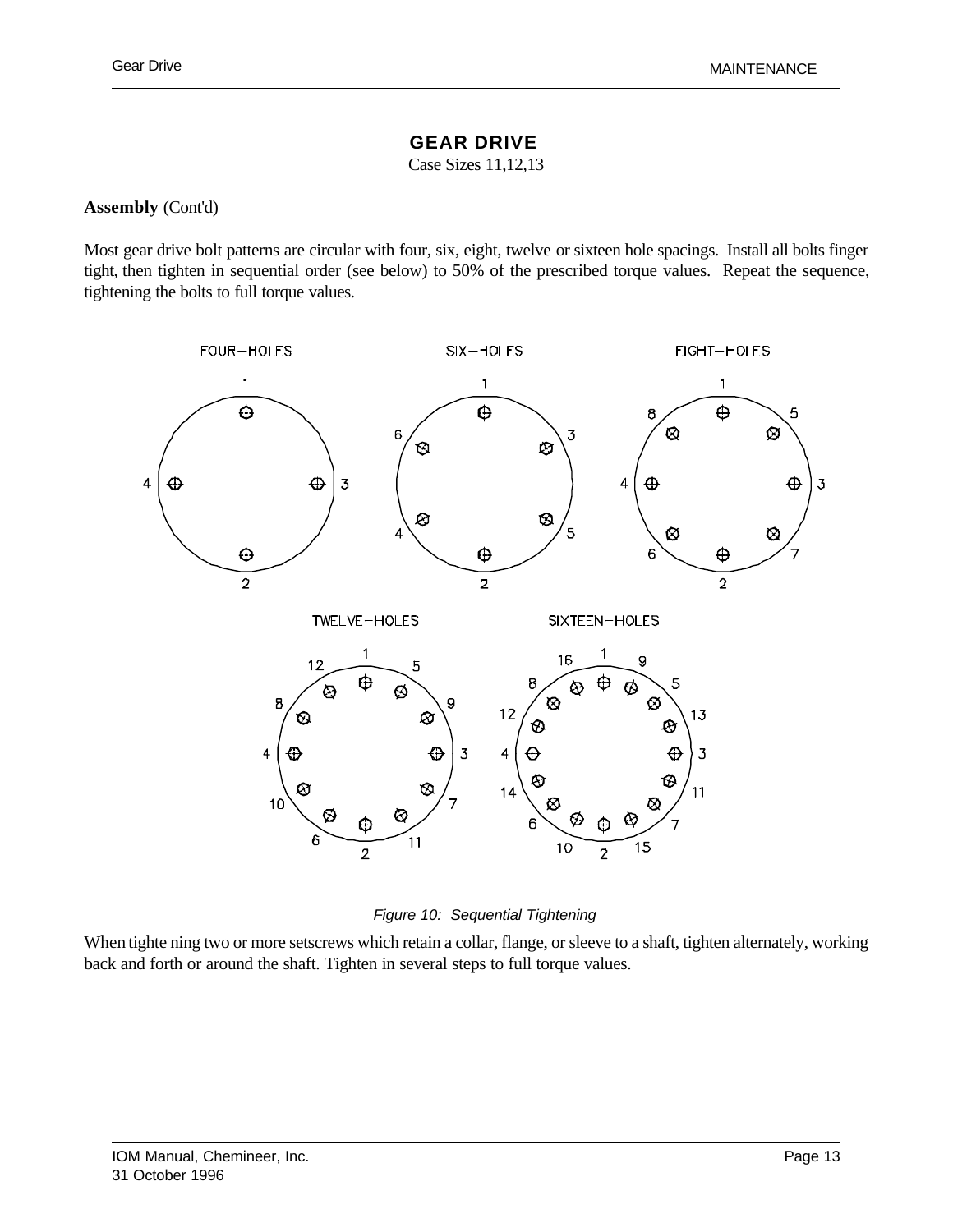Case Sizes 11,12,13

**Assembly** (Cont'd)

#### **Input Shaft Bearing Cap**

- 1. Press lip seal **[204]** into input shaft bearing cap **[203].**
- 2. Coat the gasket surface of the input shaft bearing cap with Permatex #2 or equal. Apply gasket **[205]** and align with all the holes in the cap.



*Figure 11: Input Shaft Bearing Cap Assembly [201]*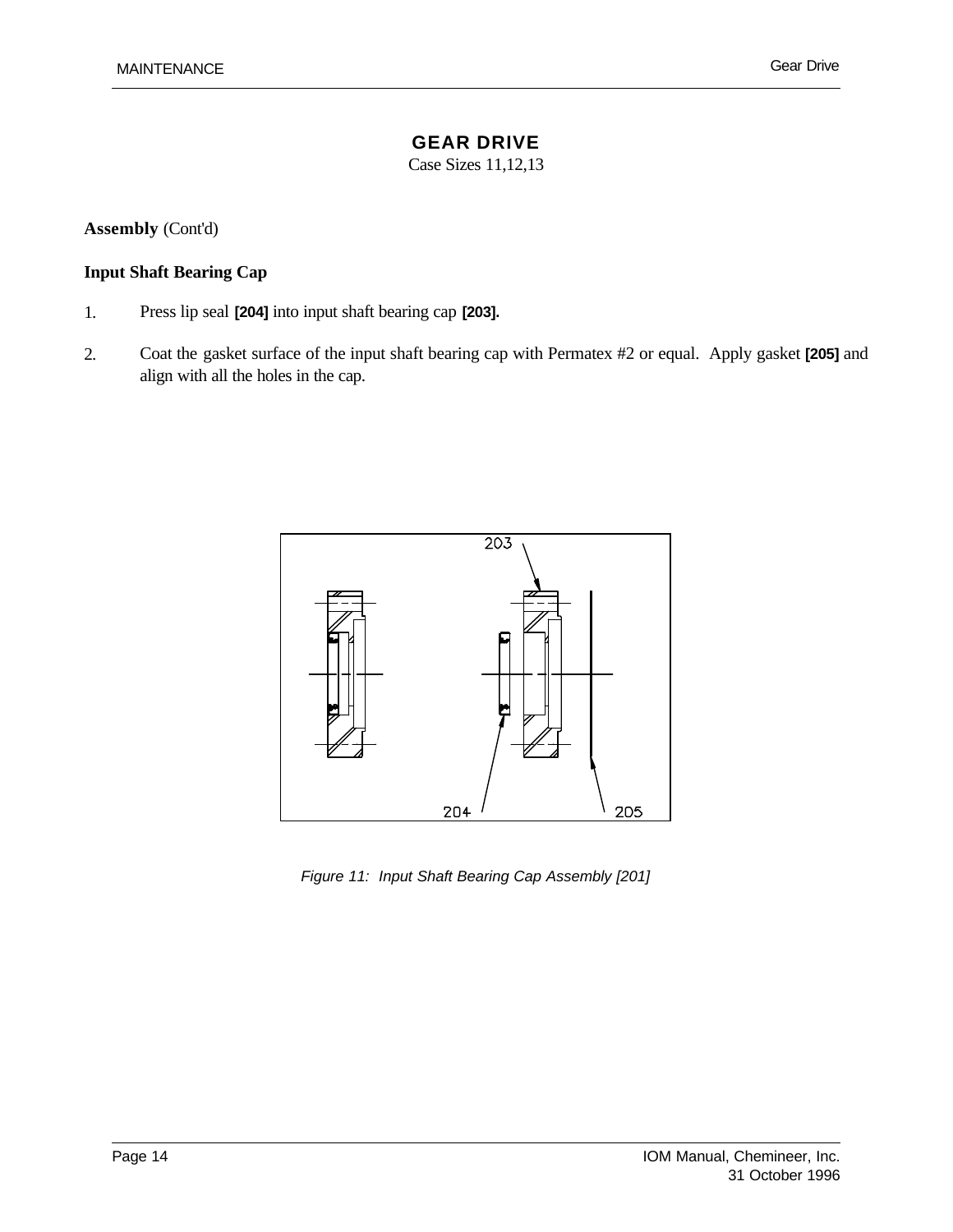#### **GEAR DRIVE**

Case Sizes 11,12,13

**Assembly** (Cont'd)

#### **Input Shaft**

- 1. Heat bearing **[213]** cone and press onto the spline end of input shaft **[212]**.
- 2. Assemble change pinion **[215]**, change pinion washer **[216]**, and pinion locknut **[217]**. Tighten the locknut to retain the bearing cone. The bearing cone must be firmly seated against the shaft shoulder. Check with a feeler gage.

*NOTE: Counter-bored side of the change pinion goes against the bearing face.*



*Figure 12: Input Shaft Assembly [211]*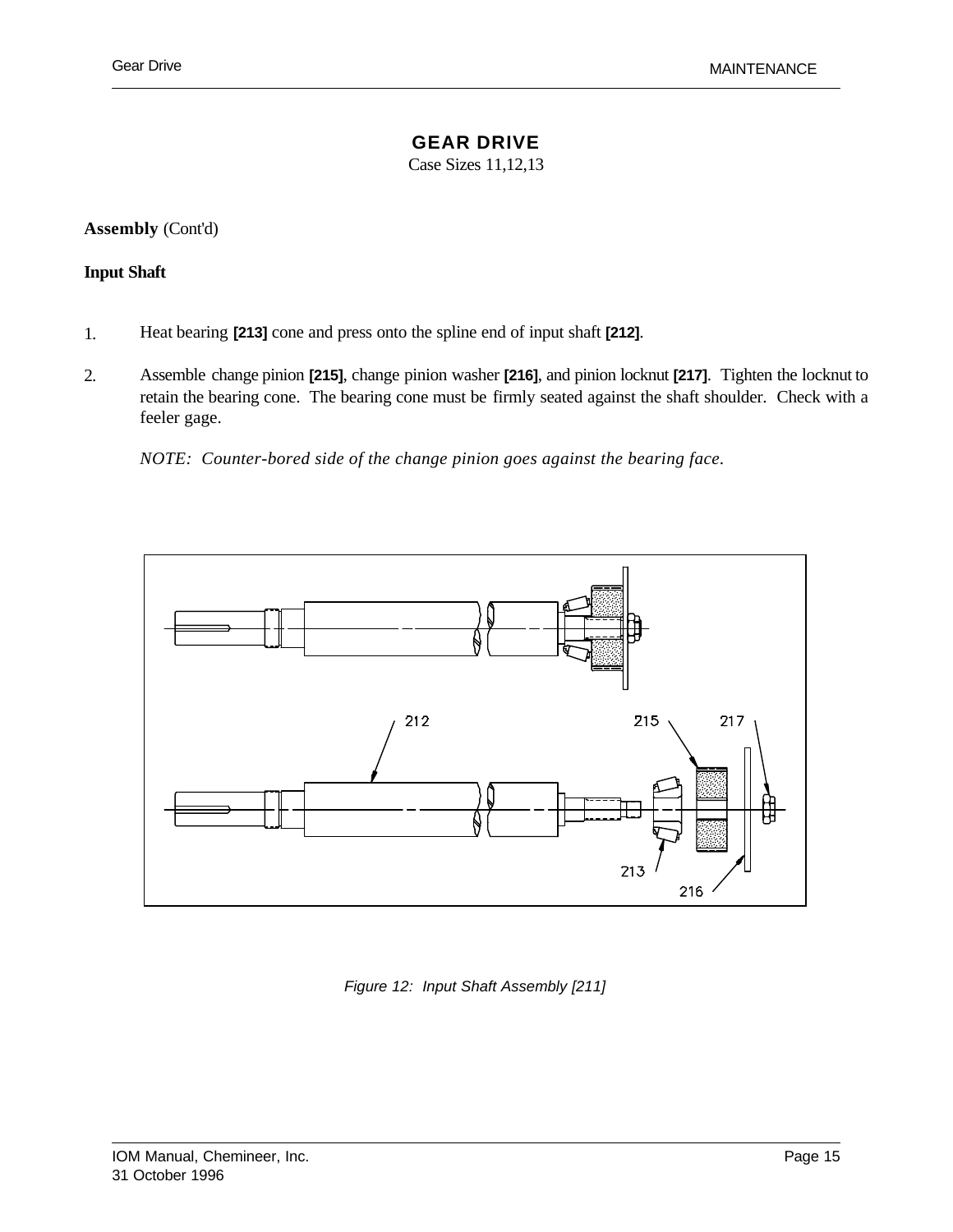Case Sizes 11,12,13

**Assembly** (Cont'd)

#### **Upper and Lower Bearing Caps**

- 1. Press bearing **[241, 255]** cups into bearing caps **[240, 257]**.
- 2. The bearing cups must be firmly seated against the cap shoulders. Check with a feeler gage.
- 3. Press lip seals **[242, 258]** into the bearing caps.



*Figure 13: Upper Bearing Cap Assembly [239]*



*Figure 14: Lower Bearing Cap Assembly [256]*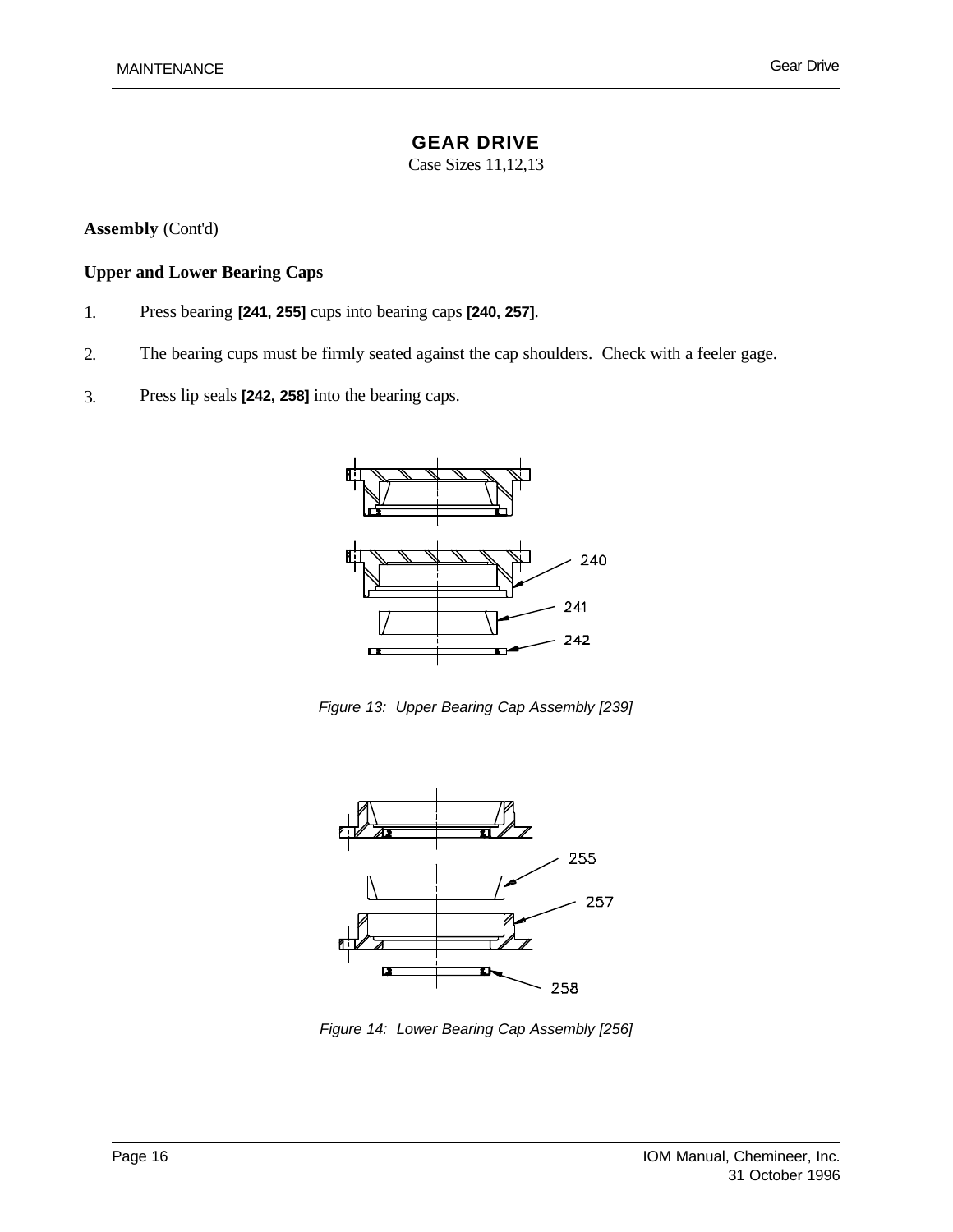#### **GEAR DRIVE**

Case Sizes 11,12,13

**Assembly** (Cont'd)

#### **Upper and Lower Pinion Shaft Bearing Caps**

- 1. Press bearing **[303, 322]** cups into bearing caps **[302, 321]**.
- 2. The bearing cups must be firmly seated against the cap shoulders. Check with a feeler gage.
- 3. Press lip seal **[323]** into upper pinion shaft bearing cap **[321]**.
- 4. Install o-ring **[304]** into o-ring groove on lower pinion shaft bearing cap **[302]**.



*Figure 15: Upper Pinion Shaft Bearing Cap Assembly [320]*



*Figure 16: Lower Pinion Shaft Bearing Cap Assembly [301]*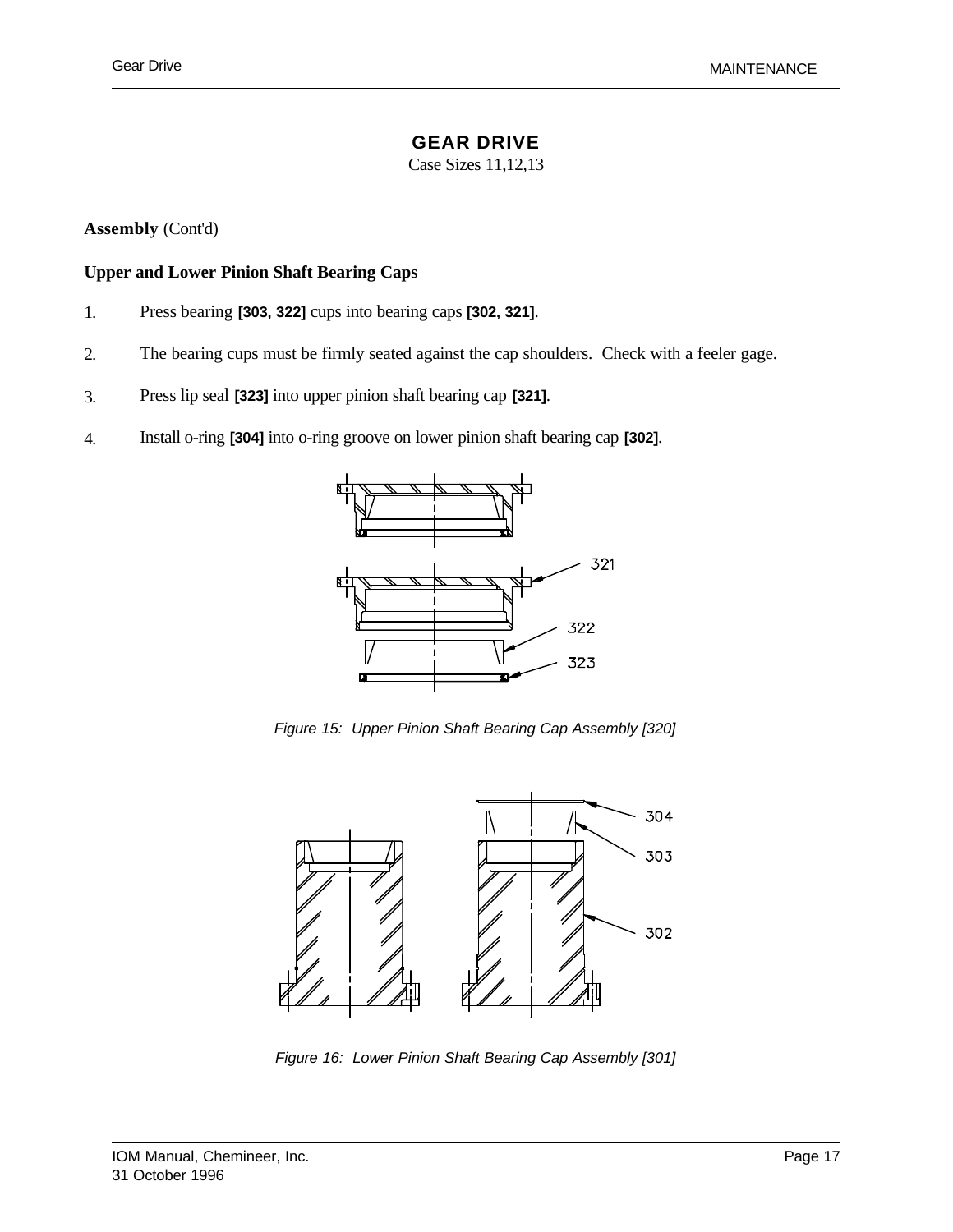Case Sizes 11,12,13

#### **Assembly** (Cont'd)

#### **Output Shaft**

- 1. Install drywell cover **[251]** onto output shaft **[247]**.
- 2. Install key **[252]** in the output shaft.
- 3. Press gear **[248]** onto the output shaft. *NOTE: Heating the gear hub to approximately 100*<sup>o</sup>*F (40*<sup>o</sup>*C) over the ambient temperature will ease the installation of the gear. Continue to press the gear onto the output shaft until it cools.*
- 4. Heat grease retainer **[253]** and bearing **[241]** cone. Press onto the output shaft.

*NOTE: Install the grease retainer i.d. chamfer towards the gear.*

5. Heat bearing **[255]** cone and press onto the output shaft. The gear, grease retainer and bearing cones must be firmly seated. Check with a feeler gage.



*Figure 17: Output Shaft Assembly [246]*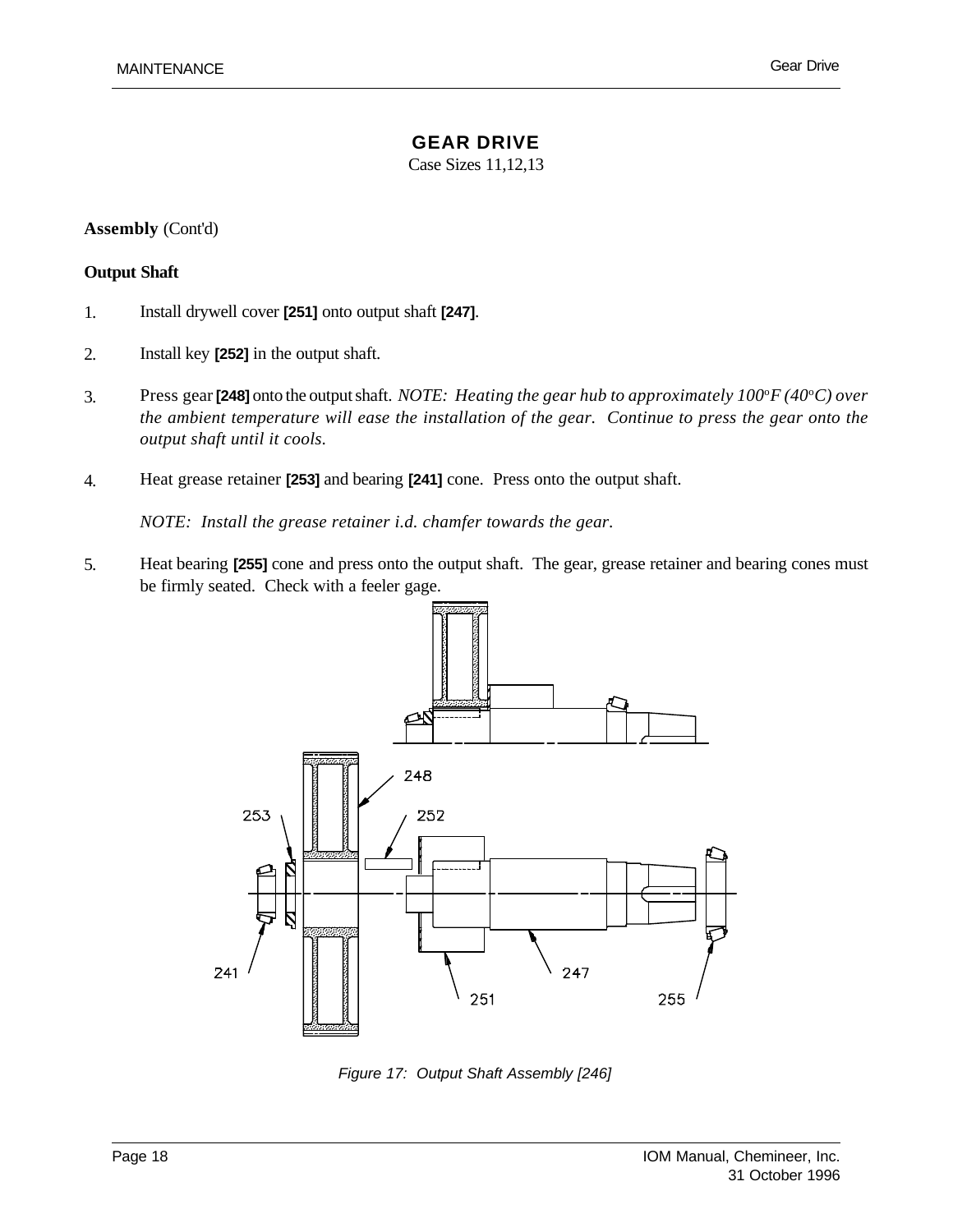#### **GEAR DRIVE**

Case Sizes 11,12,13

**Assembly** (Cont'd)

#### **Pinion Shaft**

- 1. Heat grease retainer **[319]** and press onto pinion shaft **[318]**. *NOTE: Install the grease retainer i.d. chamfer towards the pinion. Continue to press the grease retainer onto the pinion shaft until it cools.*
- 2. Heat bearing **[322]** cone and press onto the pinion shaft.
- 3. Install spiral bevel gear **[312]** onto the pinion shaft. Install bolts and lockwashers **[313, 314]**. Torque to the value shown in *Table 1, page 12.*
- 4. Heat bearing **[303]** cone and press onto the pinion shaft. The grease retainer and bearing cones must be firmly seated against the shaft shoulders. Check with a feeler gage.
- 5. Using a paint stick, highlight the "X" match marks on the outside of the spiral bevel gear.



*Figure 18: Pinion Shaft Assembly [311]*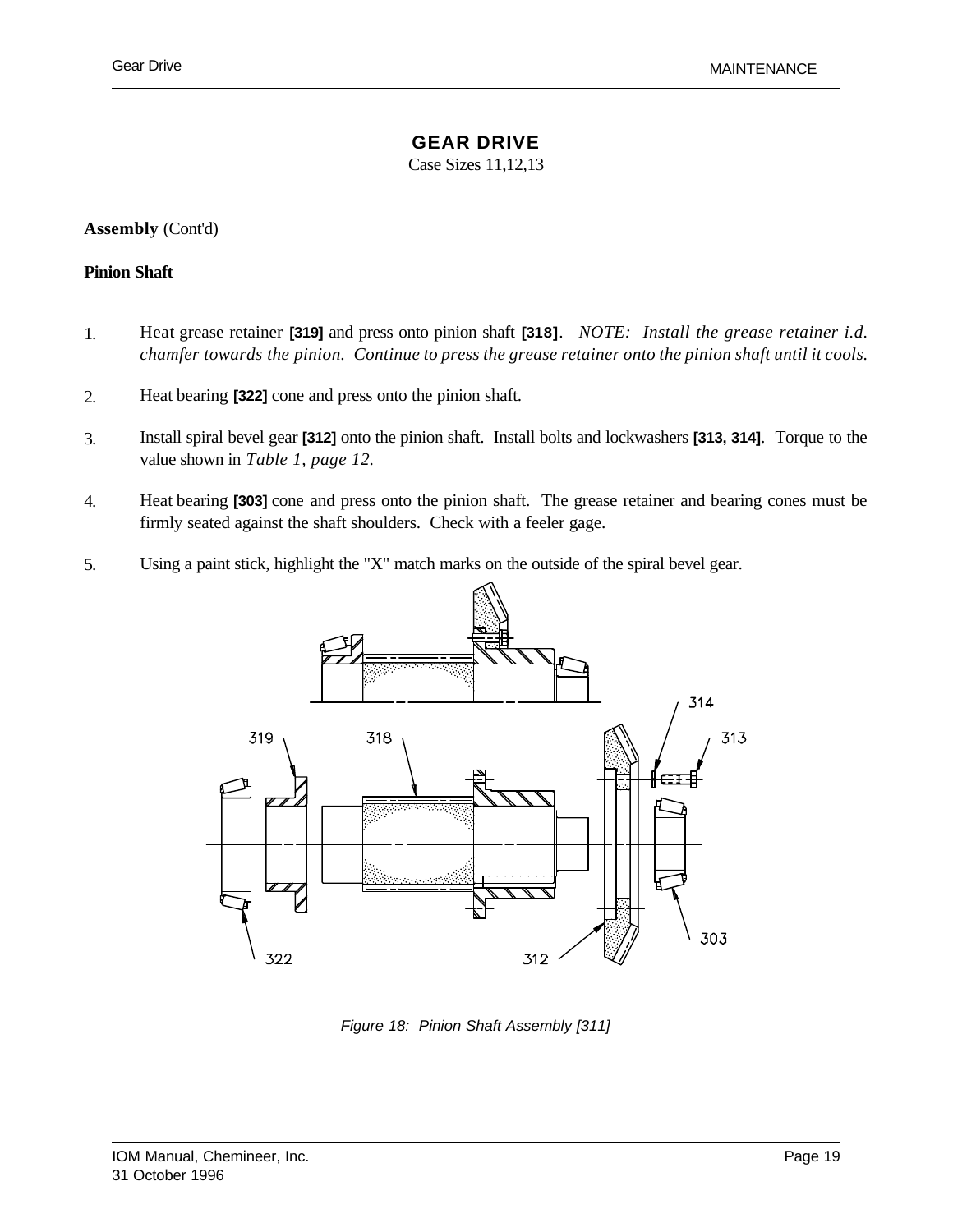Case Sizes 11,12,13

**Assembly** (Cont'd)

#### **Spiral Bevel Pinion Cartridge**

- 1. Press bearing **[226, 228]** cups into cartridge housing **[227]**. The bearing cups must be firmly seated against the housing shoulders. Check with a feeler gage.
- 2. Heat bearing **[228]** cone and press onto spiral bevel pinion shaft **[230]**. Continue to press these parts together as they cool. The bearing cone must be firmly seated against the shaft shoulder. Check with a feeler gage.
- 3. Install key **[232]**. Heat spiral bevel pinion **[231]** to 275<sup>o</sup>F (135<sup>o</sup>C) and press onto the spiral bevel pinion shaft. Continue to press these parts together as they cool. The spiral bevel pinion must be firmly seated against the bearing face. Check with a feeler gage.

*NOTE: Do not heat parts in excess of 275*<sup>o</sup>*F (135*<sup>o</sup>*C). Do not apply direct flame. Do not allow parts to touch the bottom or sides of the oven or oil bath.* 

4. Install bolts, lockwashers and pinion washer **[234, 235 and 233]**. Torque to the value shown in *Table 1, page 12.*



*Figure 19: Spiral Bevel Pinion Cartridge Assembly [223]*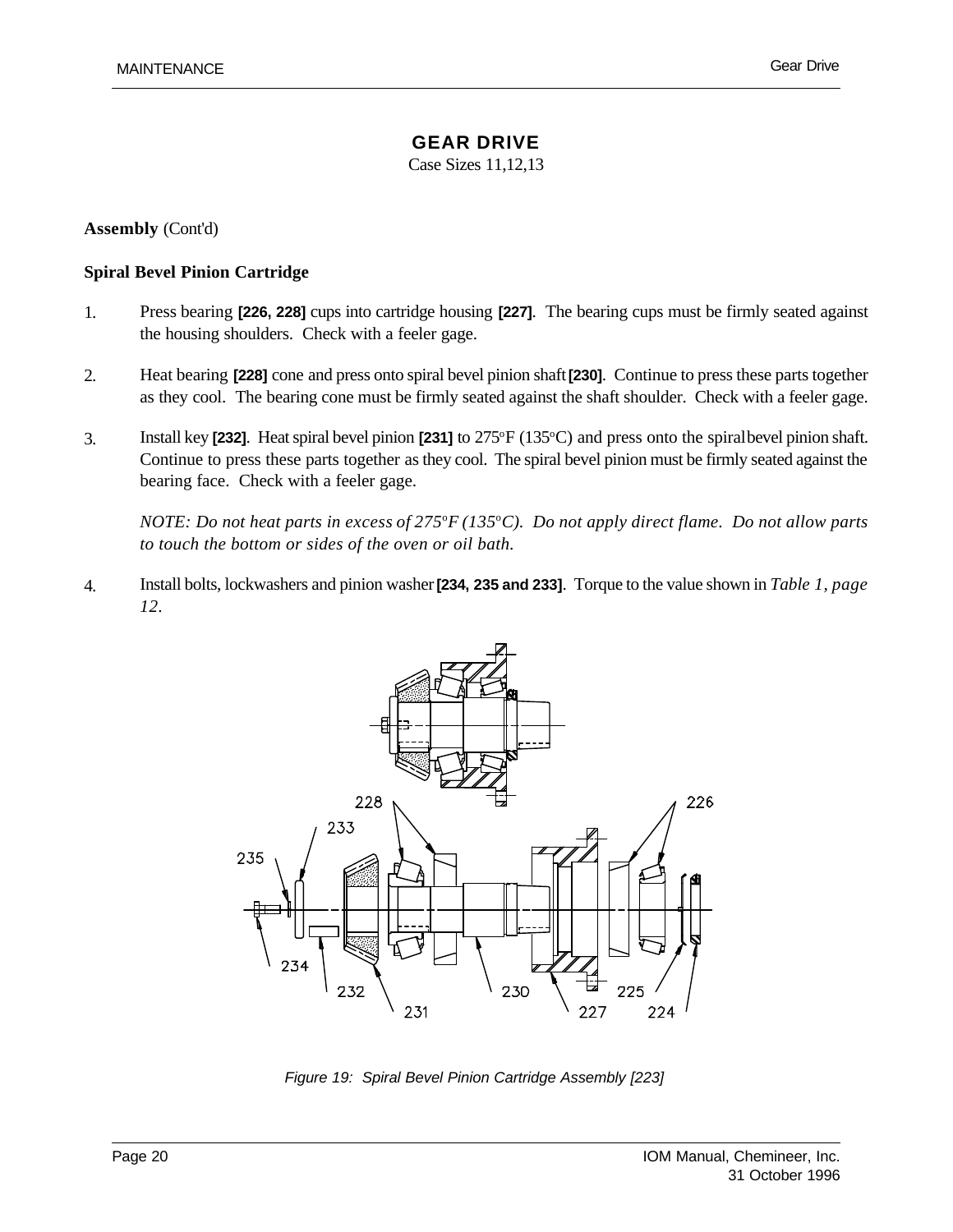### **GEAR DRIVE**

Case Sizes 11,12,13

#### **Assembly** (Cont'd)

- 5. Insert the spiral bevel pinion shaft **[230]** *(Figure 19, page 20)* into cartridge housing **[227]**.
- 6. Heat bearing **[226]** cone and press it onto the spiral bevel pinion shaft while turning the cartridge housing by hand. The cartridge housing should show slight resistance to turning. Maintain this pressure while the bearing cone cools.
- 7. Clamp the housing flange of the cartridge assembly in a soft jawed bench vise.
- 8. Spray the bearings and shaft threads with light machine oil and install locknut and keyed lockwasher **[224, 225]** finger tight.
- 9. Install bolt **[218]** and tighten securely.



*Figure 20: Torque Reading*

10. Apply a torque wrench and measure the shaft turning torque. The torque reading is to be taken while rotating the pinion shaft at about 3 rpm. Increase turning torque by tightening locknut **[224]**. Turn shaft one complete revolution between adjustments. Adjust to 70 in lb (7.91 Nm).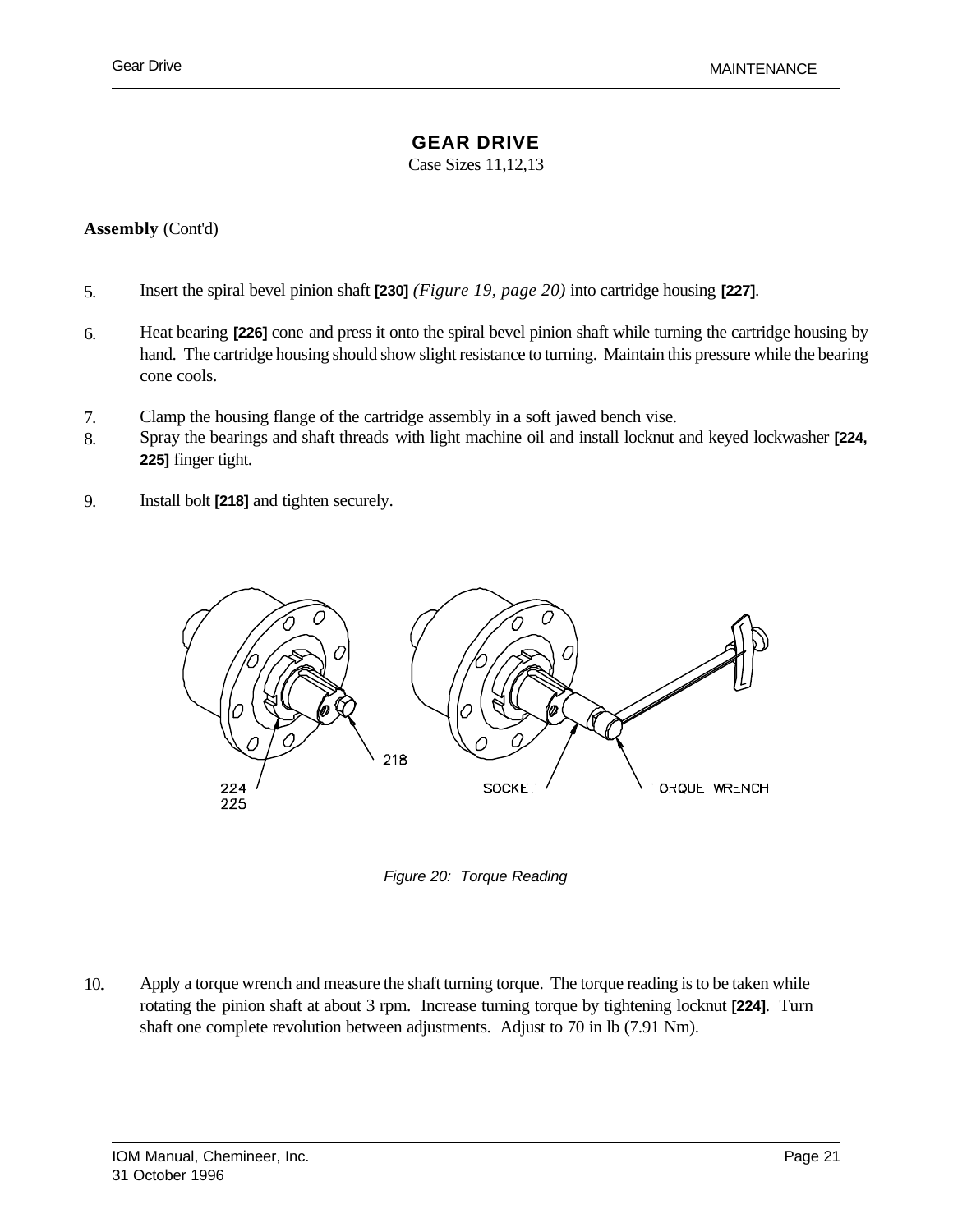Case Sizes 11,12,13

#### **Assembly** (Cont'd)

11. Engage keyed lockwasher **[225]** and torque locknut **[224]**setscrew to the value shown in *Table 1, page 12*. Precision measure and record the assembled height "A" of the spiral bevel pinion cartridge assembly. This measurement will be required to set the mounting distance of the spiral bevel pinion. Delete the original dimension stamped on the cartridge housing.



*Figure 21: Cartridge Measurement*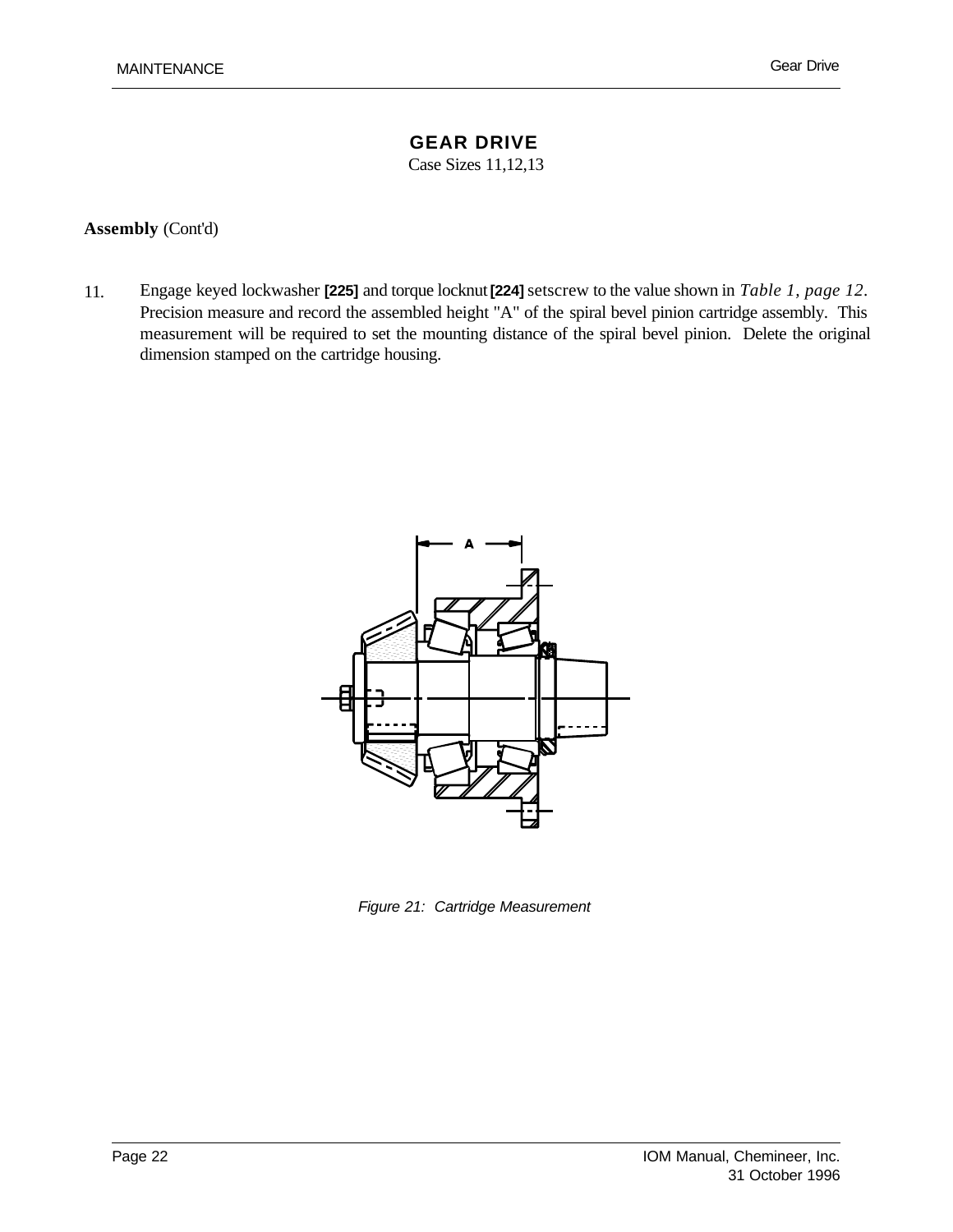## **GEAR DRIVE**

Case Sizes 11,12,13

## **Assembly** (Cont'd)

### **Gear Drive**

1. Calculate required pinion cartridge shim set **[236]** thickness as follows:



*Figure 22: Shim Calculation*

A+MD!B = Shim set **[236]** thickness MD = Pinion mounting distance (MD X.XXX) etched on the small end of the pinion. B = Dimensional value marked on the housing. A = Assembled cartridge height measurement *(Figure 21, page 22.)* 2. Using a paint stick, highlight the top edge of the tooth marked with an "X" on the spiral bevel pinion. 3. Install spiral bevel pinion cartridge assembly **[223]** and shim set **[236]** into the housing.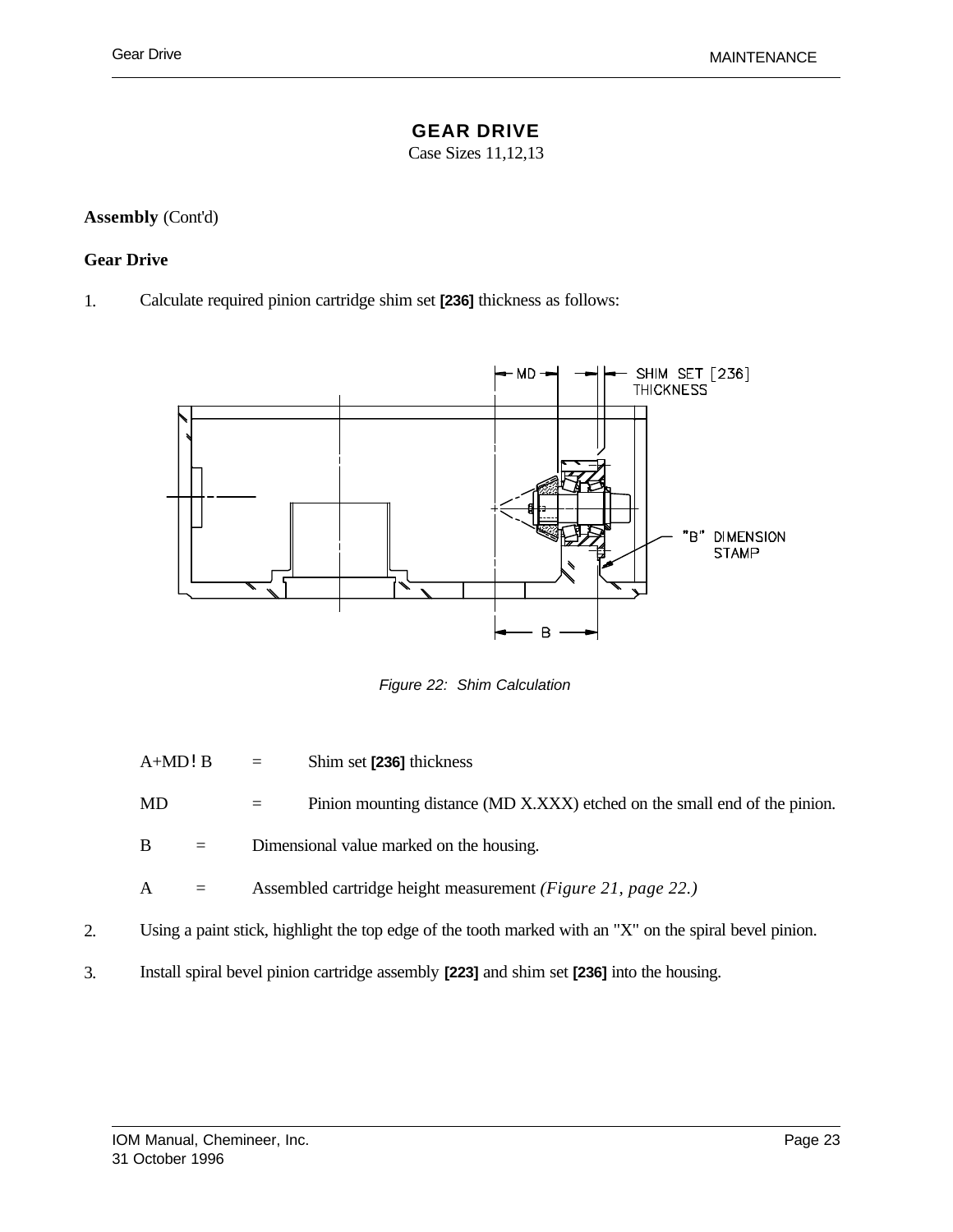Case Sizes 11,12,13

### **Assembly** (Cont'd)

- 4. Install bolts and lockwashers **[237, 238]** and torque to the value shown in *Table 1, page 12*.
- 5. Measure with a micrometer the thickness of original shim set **[305]** for lower pinion shaft bearing cap assembly **[301]** and duplicate the thickness with new shims.

### Example:

If the thickness of the old shim set was .062", use (12) blue shims and (1) red shim to equal .062" when compressed.

 $Red = .002" (.051 mm)$  thick Blue =  $.005$ " ( $.127$  mm) thick

- 6. Install lower pinion shaft bearing cap assembly **[301]** and new shim set**[305]** into housing **[262]**. Install bolts and lockwashers **[306, 307]**. Torque to the value shown in *Table 1.*
- 7. Coat the flange face of the lower bearing cap with Permatex #2 or equal. Install lower bearing cap assembly **[256]**. Install bolts and lockwashers **[260, 261]**. Torque to the value shown in *Table 1*.
- 8. Position the housing so the lower bearing cap is down. Rotate the spiral bevel pinion shaft until the tooth marked "X" is on top center.
- 9. Press bearing **[210, 213]** cups into the housing. The bearing cups must be firmly seated against the housing shoulders. Check with a feeler gage.
- 10. Install input shaft assembly **[211]** into the housing through the change gear end. Install oil slinger **[308]** onto the input shaft as the shaft is being installed into the housing.
- 11. Heat bearing **[210]** cone and press onto the input shaft.
- 12. Spray locknut **[208]** threads and face, and bearings **[210, 213]** with light machine oil. Install and tighten the locknut against the bearing cone face.
- 13. Apply a torque wrench to pinion locknut **[217]** and measure the turning torque while rotating the input shaft at approximately 3 rpm.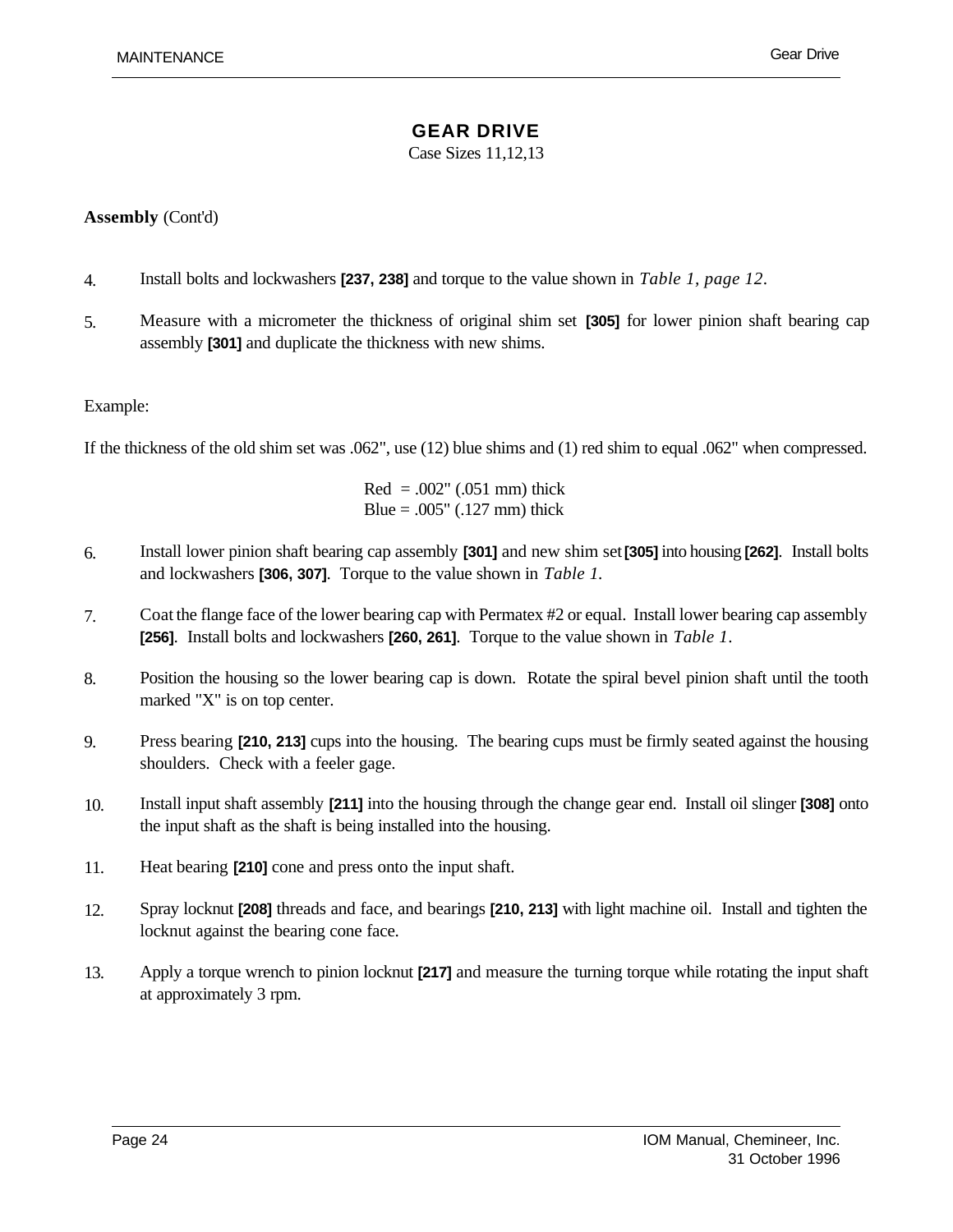## **GEAR DRIVE**

Case Sizes 11,12,13

### **Assembly** (Cont'd)

14. Increase turning torque by tightening locknut **[208]**. To decrease torque, loosen the locknut and drive the input shaft axially (using a rawhide mallet). Turn the input shaft one complete revolution between adjustments. Adjust to:

> Case Size 11: 35 in lb (3.95 Nm) Case Size 12: 70 in lb (7.90 Nm) Case Size 13: 100 in lb (11.3 Nm)

- 15. Remove the bearing locknut and install keyed lockwasher **[209]**. Reinstall the bearing locknut and tighten against the bearing. Check the turning torque.
- 16. Torque locknut **[208]** setscrew to the value shown in *Table 1, page 12*. Engage the keyed lockwasher.
- 17. Position oil slinger **[308]** at the scribe line on the high speed shaft. Torque setscrews **[309]** to the value shown in *Table 1*.
- 18. Place input shaft bearing cap assembly **[201]** over the end of the input shaft. Align the four cap bolt holes with the four housing bolt holes. The fifth hole orients at the 6 o'clock position.
- 19. Assemble the input shaft bearing cap assembly to the housing with bolts and lockwashers **[206, 207]**. Torque the bolts to the value shown in *Table 1*.
- 20. Install pinion shaft assembly **[311]**. Spray bearings **[322, 303]** with light machine oil and lower the assembly into the housing. *CAUTION: Make sure the spiral bevel gear teeth marked "X" straddle the pinion shaft tooth marked "X".*

*NOTE: When installing pinion shaft assembly and/or output shaft assembly, the recommended procedure is to install both shaft assemblies into the housing at the same time.*

- 21. Install output shaft assembly **[246]**. Spray bearings **[241, 255]** with light machine oil and lower the assembly into the housing.
- 22. Coat the housing/housing cover mating surfaces with Permatex #2 or equal. Install housing cover **[263]**. Align taper pin holes and install taper pins **[267]**. Install cap screws and lockwashers **[268, 269]**. Torque to the value shown in *Table 1*.
- 23. Install housing cover bolts and lockwashers **[264, 265]**. Torque to the value shown in *Table 1.*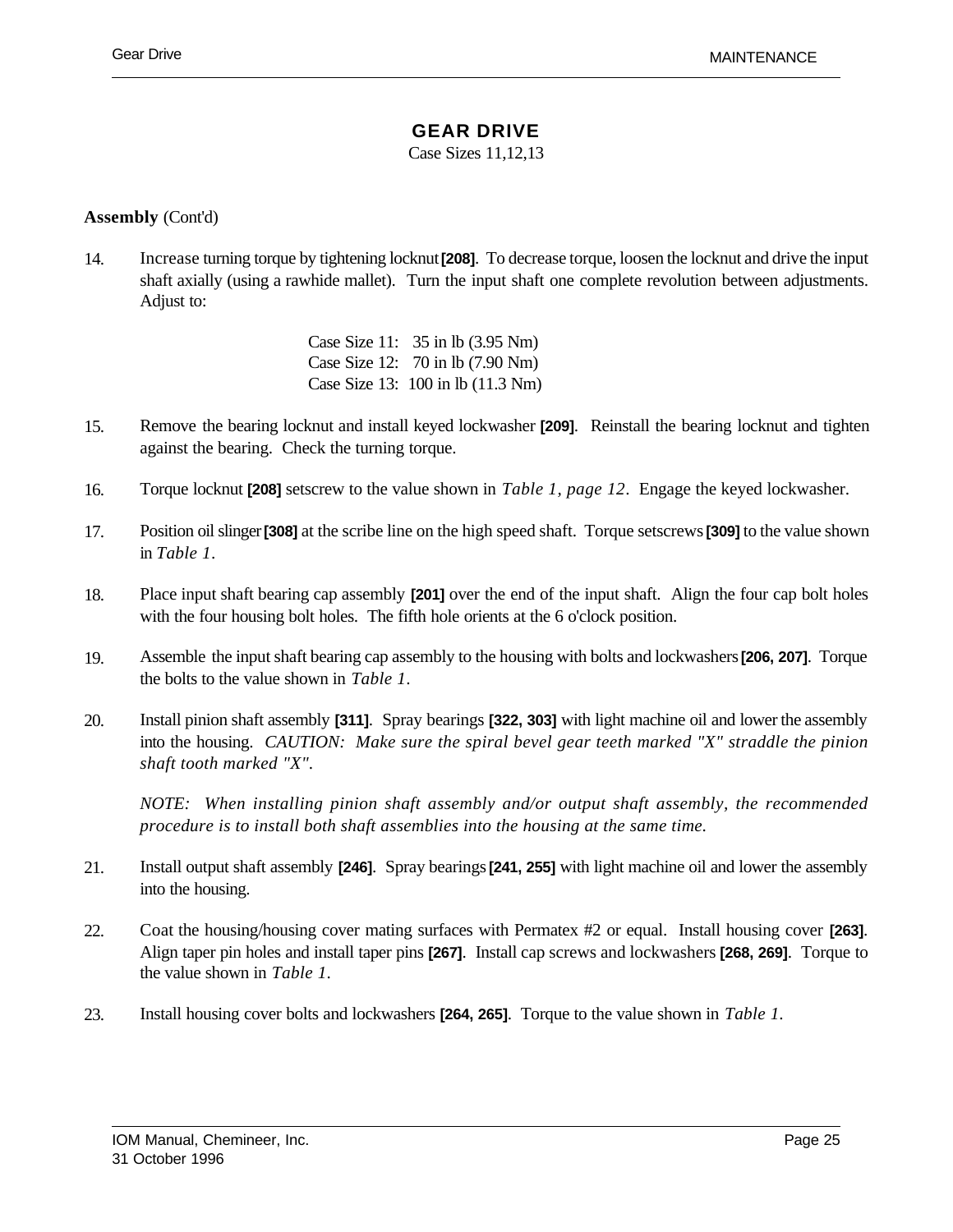

*Figure 23: Backlash Setting*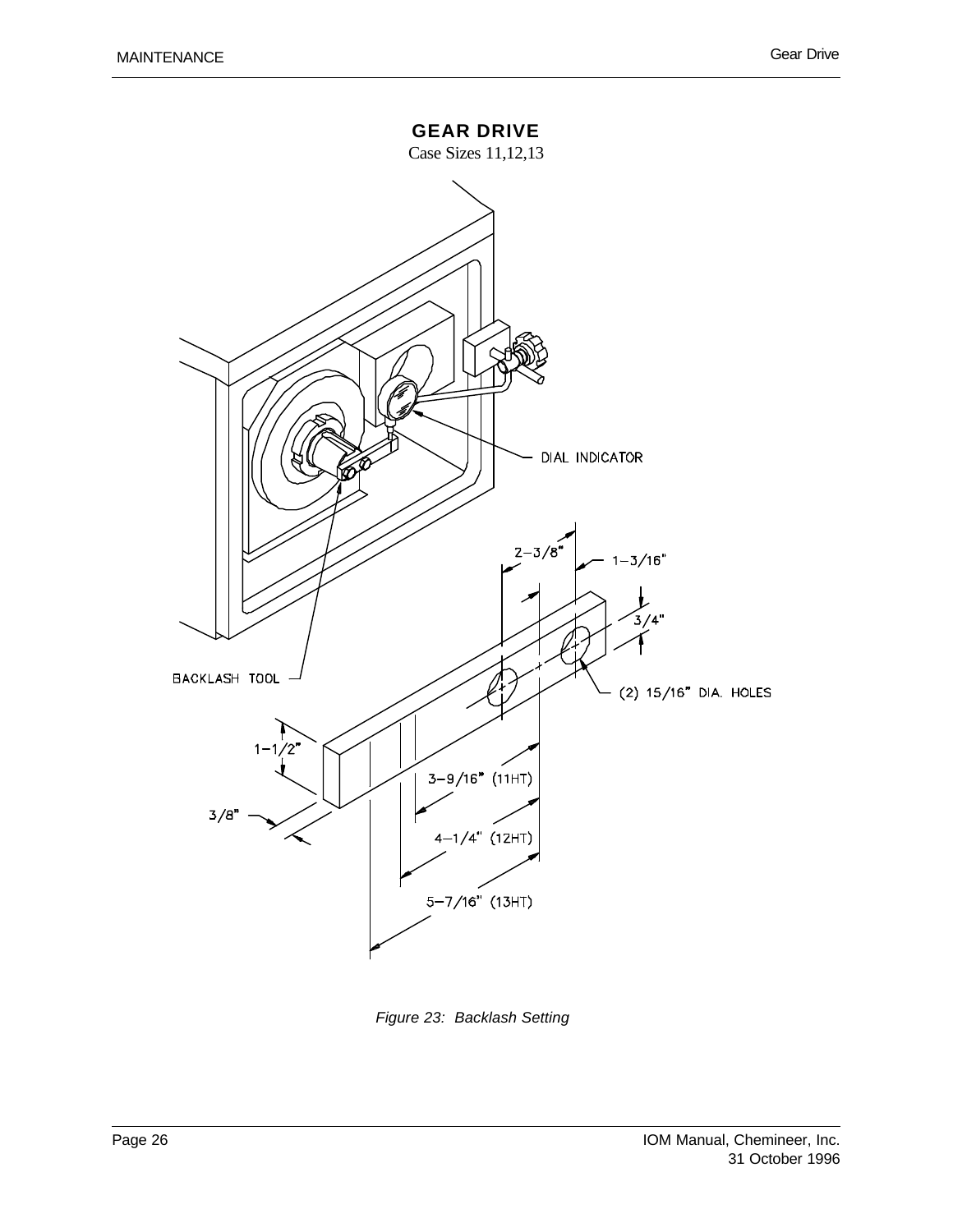## **GEAR DRIVE**

Case Sizes 11,12,13

#### **Assembly** (Cont'd)

- 24. Install upper pinion shaft bearing cap assembly **[320]**. Bolt in place using three or four equally spaced bolts **[325]**. Alternately tighten bolts until the bearing cap is seated on the bearing. *Do not torque the bolts; snugup only.*
- 25. Install a backlash tool (supplied by others) *(Figure 23, page 26)* on the spiral bevel pinion shaft and measure the backlash by placing a dial indicator against the backlash tool at a right angle to the rotation. Restrain the pinion shaft from turning and rotate the spiral bevel pinion shaft back and forth to measure the free movement.

The Backlash Setting (Full Indicator Movement) is etched on the spiral bevel gear.

- 26. Take four consecutive backlash readings. Rotate the spiral bevel pinion shaft one half turn counterclockwise after each reading. Turn the spiral bevel pinion shaft back to the position of the lowest backlash reading.
- 27. Add shims **[305]** to lower pinion shaft bearing cap assembly **[301]** to decrease backlash; remove shims to increase backlash.

*NOTE: Before each shim adjustment, the bolts on the upper pinion shaft bearing cap should be loosened. After changing the shims, the bolts on the lower pinion shaft bearing cap should be torqued to the value shown in Table 1 and then the bolts on the upper pinion shaft bearing cap should be snugged-up.* 

- 28. Measure the gap between upper pinion shaft bearing cap **[321]** and housing cover. Count out new shims equal to the gap plus .003" to .004" to provide a bearing setting of .003" to .004" (.076 mm to .102 mm) endplay.
- 29. Install upper pinion shaft bearing cap assembly **[320]** with new shim set **[324]**. Install bolts and lockwashers **[325, 326]** and torque to the value shown in *Table 1.*
- 30. Check the pinion shaft endplay. If adjustment is required, add or subtract from shim set **[324]** to obtain .003" to .004" (.076 mm to .102 mm) endplay.
- 31. Install upper bearing cap assembly **[239]**. Bolt in place using four equally spaced bolts **[244]**. Alternately tighten bolts until the upper bearing cap is seated on the bearing. *Do not torque the bolts; snug-up only.*
- 32. Measure the gap between upper bearing cap **[240]** and the housing cover. Count out new shims equal to the gap plus .003" to .004" to provide a bearing setting to .003" to .004" (.076 mm to .102 mm) endplay.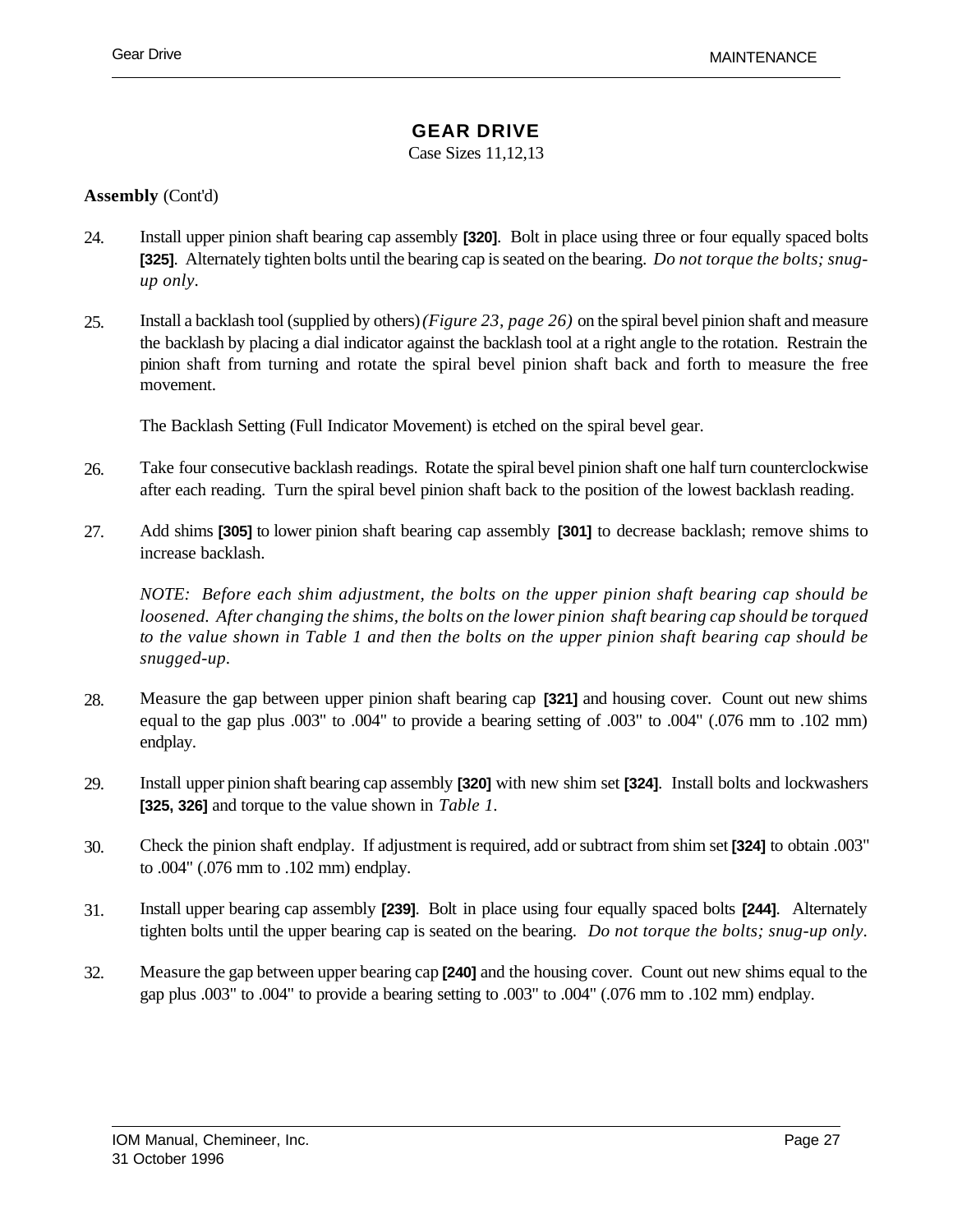Case Sizes 11,12,13

### **Assembly** (Cont'd)

- 33. Install upper bearing cap assembly **[239]** with new shim set **[243]**. Install bolts and lockwashers **[244, 245]** and torque to the value shown in *Table 1, page 12*.
- 34. Check the output shaft endplay. If adjustment is required, add or subtract from shim set **[243]** to obtain .003" to .004" (.076 mm to .102 mm) endplay.
- 35. Remove pinion locknut **[217]**, change pinion washer **[216]** and change pinion **[215]**.
- 36. Slide change gear **[221]** (taper bore) into place on spiral bevel pinion shaft **[230]**. The change gear bore and spiral bevel pinion shaft taper must be clean and dry prior to assembly.
- 37. Install key, bolts, lockwashers, and change gear washer **[222, 218, 219 and 220]**. Torque the bolts to the value shown in *Table 1.*
- 38. Reinstall change pinion **[215]**, change pinion washer **[216]**, and pinion locknut **[217]**. *NOTE: Counter-bored side of the change pinion goes against the bearing face.* Torque the locknut to 600 ft lb (813 Nm).

*NOTE: Case Size 13 only, gear ratios of 48.0 and numerically lower. The pinion locknut will be a locknut and keyed lockwasher. Tighten the locknut securely and engage the keyed lockwasher. Torque the pinion locknut* **[217]** *setscrew to the value shown in Table 1.*

- 39. Coat the gasket surface of change gear cover **[276]** with Permatex #2 or equal. Align holes and apply a new gasket **[277]** to change gear cover.
- 40. Install the change gear cover with bolts and lockwashers **[278, 279]**. Torque the bolts to the value shown in *Table 1*.
- 41. Rotate the input shaft by hand until the output shaft makes at least one turn. Check for any binding.
- 42. Add grease to bearings **[241, 255 and 322]** and fill the gear housing with oil. See *Agitator IOM Manual, Lubrication, Gear Drive.*
- 43. Reinstall gear drive coupling half **[351]**. See *Agitator IOM Manual, Installation, Rigid Shaft Coupling.*
- 44. Reinstall motor bracket **[131]** and motor **[100]**. See *Agitator IOM Manual, Installation.*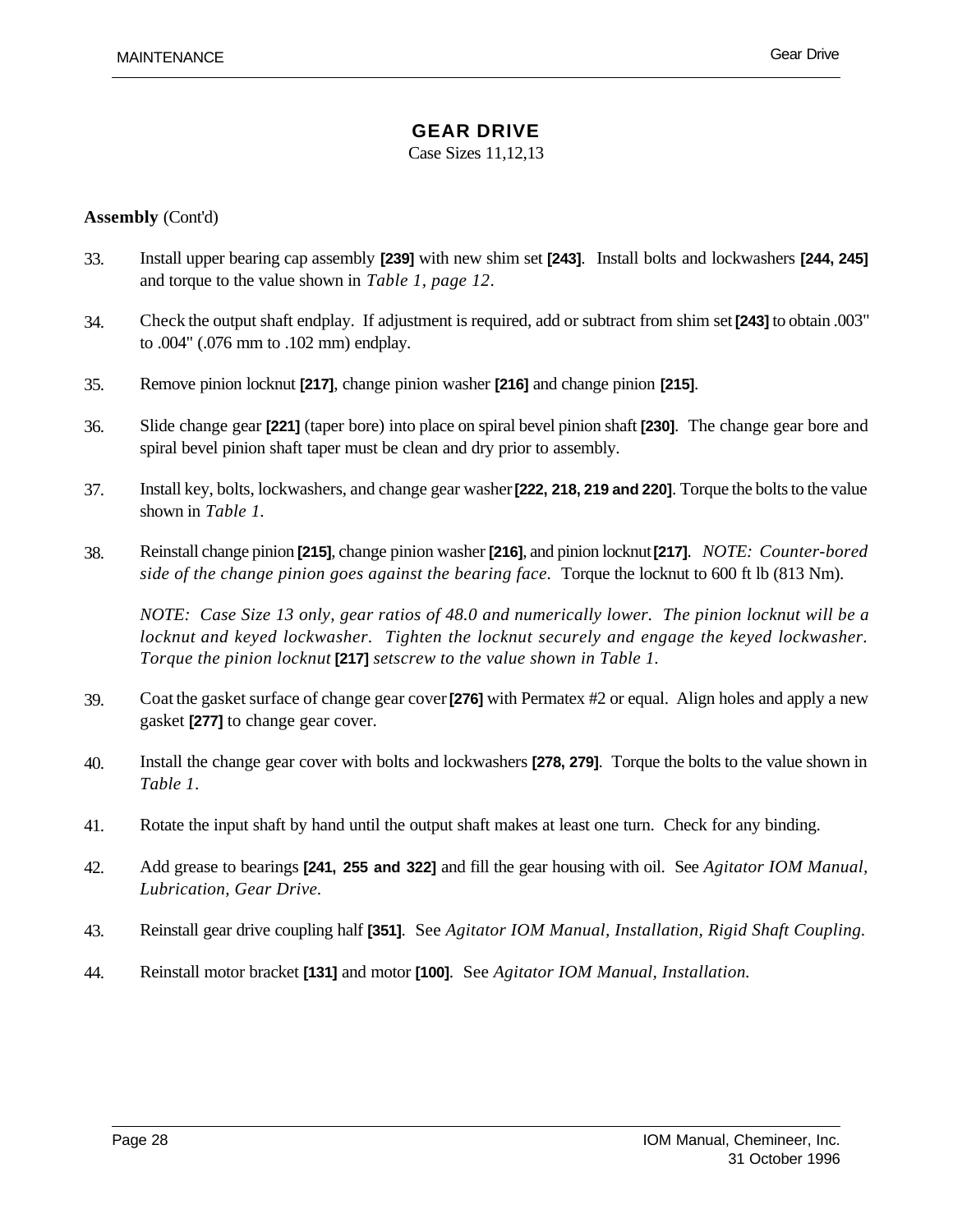*This page intended to be blank.*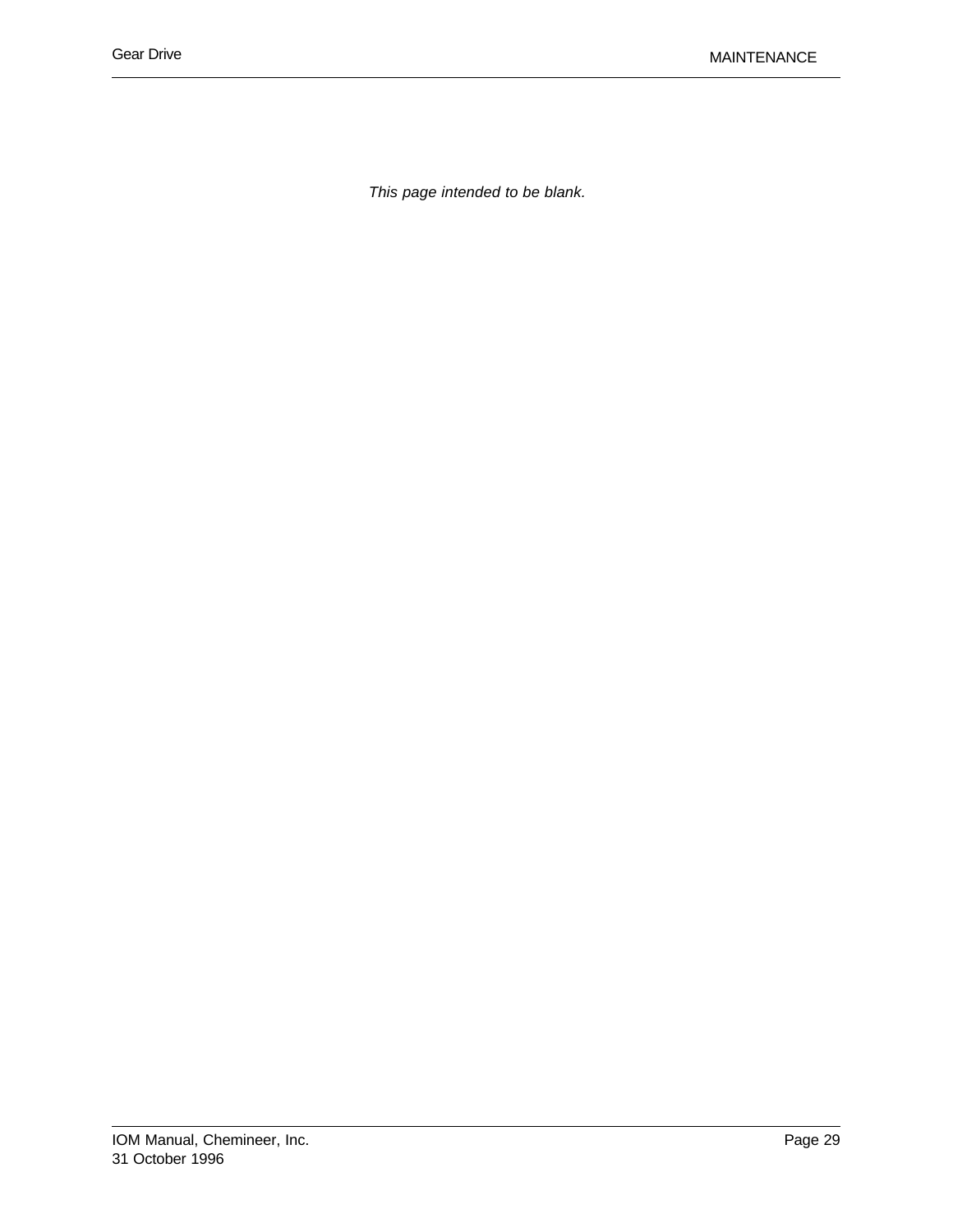

*Figure 24: HT Gear Drive: Case Sizes 11,12,13*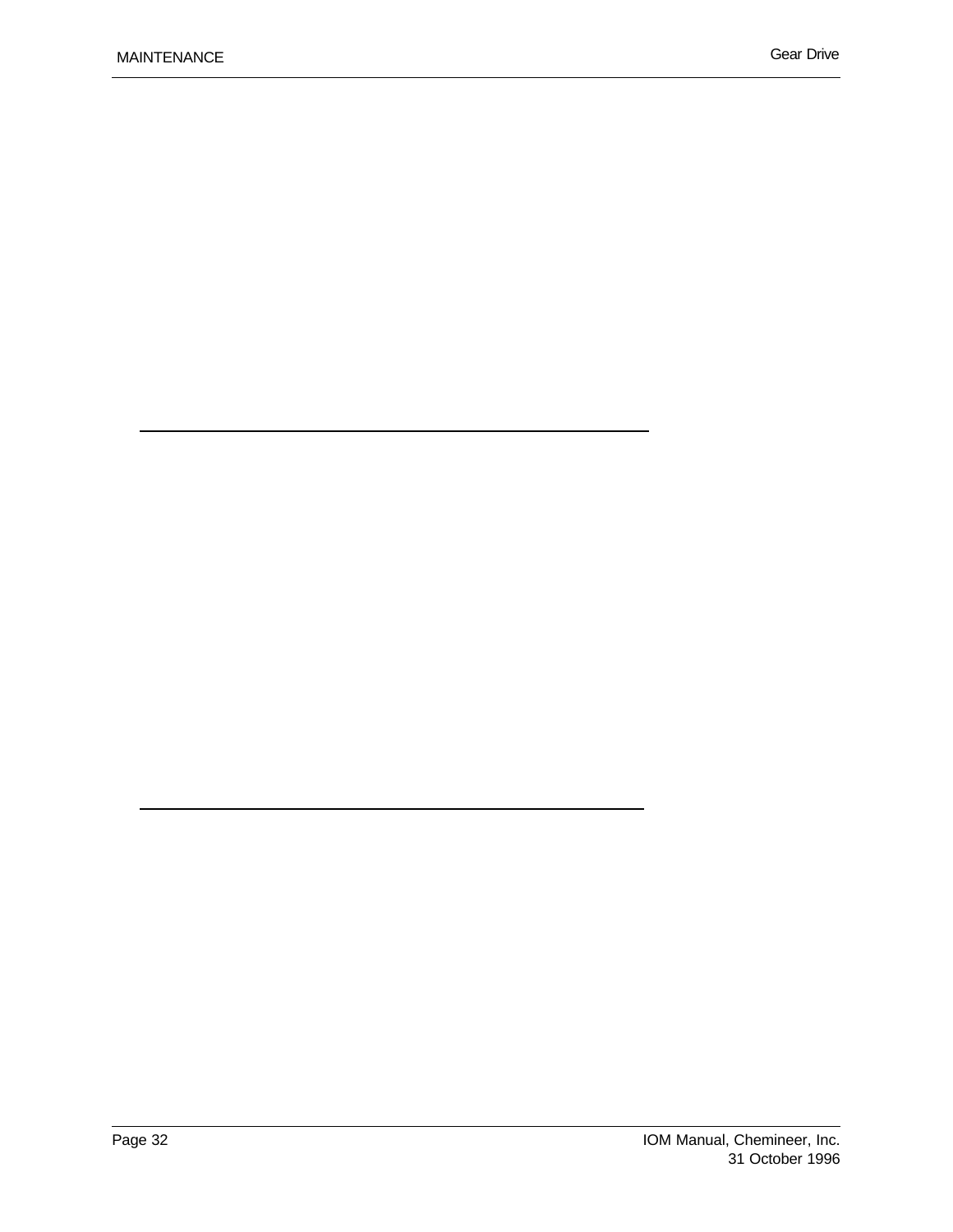# **GEAR DRIVE ITEM LIST**

Case Sizes 11,12,13

| Item#   | <b>Description</b>    | Qty.           | Item#   | <b>Description</b>    | Qty.           | Item#   | <b>Description</b>    | Qty.                    |
|---------|-----------------------|----------------|---------|-----------------------|----------------|---------|-----------------------|-------------------------|
| 200     | gear drive assembly   | 1              | 223     | spiral bevel pinion   |                | 256     | lower bearing cap     |                         |
|         |                       |                |         | cartridge assembly    | 1              |         | assembly              | 1                       |
| 201     | input shaft bearing   |                | 224-001 | locknut with setscrew | 1              | 257     | lower bearing cap     |                         |
|         | cap assembly          | 1              | 225     | keyed lockwasher      |                | 258-002 | lip seal              | 1                       |
| 203     | bearing cap           | 1              | 226     | bearing               |                | 260     | bolt                  | 8                       |
| 204-002 | lip seal              |                | 227     | cartridge housing     |                | 261     | lockwasher            | 8                       |
| 205     | gasket                |                | 228     | bearing               |                |         |                       |                         |
| 206     | bolt                  | 4              | 230     | spiral bevel pinion   |                | 262     | housing               | 1                       |
| 207     | lockwasher            | 4              |         | shaft                 |                | 263     | housing cover         | 1                       |
|         |                       |                | 231     | spiral bevel pinon    |                | 264     | bolt                  | 31                      |
| 208-002 | locknut with setscrew | 1              | 232     | key                   |                | 265     | lockwasher            | 31                      |
| 209     | keyed lockwasher      |                | 233     | pinion washer         |                | 267     | taper pin             | $\overline{c}$          |
| 210-001 | bearing               | 1              | 234     | bolt                  | $\overline{2}$ | 268     | cap screw             | $\overline{4}$          |
|         |                       |                | 235     | lockwasher            | $\overline{c}$ | 269     | lockwasher            | $\overline{\mathbf{4}}$ |
| 211     | input shaft assembly  | 1              | 236     | shim set              |                | 276     | change gear cover     | 1                       |
| 212     | input shaft           | 1              | 237     | bolt                  |                | 277     | gasket                | $\mathbf{1}$            |
| 213-001 | bearing               | 1              | 238     | lockwasher            |                | 278     | bolt                  |                         |
|         |                       |                |         |                       |                | 279     | lockwasher            |                         |
| 215     | change pinion         | 1              | 239     | upper bearing cap     |                | 280-001 | breather              | 1                       |
| 216     | change pinion washer  |                |         | assembly              | 1              | 281     | pipe plug, NPT        | $\mathbf{1}$            |
| 217-001 | pinion locknut        | 1              | 240     | upper bearing cap     | 1              | 282     | hex bushing           |                         |
| $-002$  | pinion locknut with   |                | 241     | bearing               |                | 283     | pipe plug, NPT        | 1                       |
|         | setscrew              | 1              | 242     | lip seal              |                | 284     | magnetic drain plug,  |                         |
| $-003$  | keyed lockwasher      |                | 243     | shim set              |                |         | <b>NPT</b>            | 1                       |
| 218     | bolt                  | $\overline{c}$ | 244     | bolt                  | 8              | 285     | oil level sight glass | $\mathbf{1}$            |
| 219     | lockwasher            | $\overline{c}$ | 245     | lockwasher            | 8              | 286     | pipe plug, NPT        | $\mathbf{1}$            |
| 220     | change gear washer    | 1              |         |                       |                | 288     | grease fitting        | 3                       |
| 221     | change gear           |                | 246     | output shaft assembly | 1              | 289     | relief fitting        | $\mathbf{2}$            |
| 222     | key                   |                | 247     | output shaft          |                | 290     | elbow fitting         | $\mathbf{1}$            |
|         |                       |                | 248-002 | gear                  |                | 291     | pipe plug, NPT        | $\overline{c}$          |
|         |                       |                | 251     | drywell cover         |                |         |                       |                         |
|         |                       |                | 252     | key                   |                |         |                       |                         |
|         |                       |                | 253     | grease retainer       |                |         |                       |                         |

253 grease retainer 1<br>255 bearing 1 bearing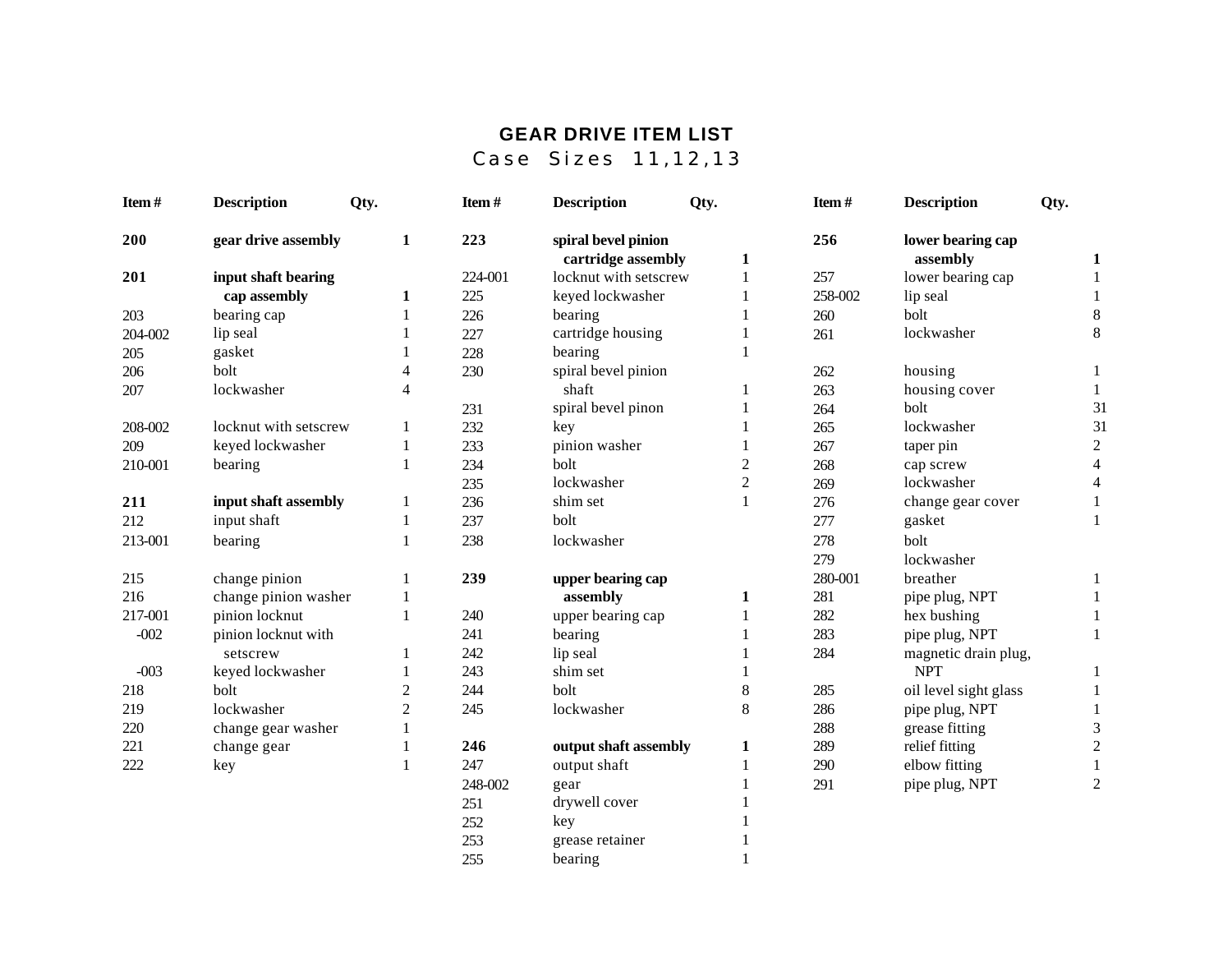## **GEAR DRIVE ITEM LIST**

 **bearing cap**

Case Sizes 11,12,13

| Item $#$    |                            |          | bearing            | ca |
|-------------|----------------------------|----------|--------------------|----|
| Description |                            | assembly |                    | 1  |
|             | Qty.                       | 321      | upper pinion shaft |    |
|             |                            |          | bearing cap        | 1  |
| 301         | lower<br>pinion            | 322      | bearing            | 1  |
| shaft       |                            | 323      | lip seal           | 1  |
|             | bearing<br>ca <sub>p</sub> | 324      | shim set           | 1  |
| assembly    |                            | 325      | bolt               | 8  |
|             |                            | 326      | lockwasher         | 8  |
| 302         | lower pinion shaft         |          |                    |    |
|             | bearing cap<br>1           |          |                    |    |
| 303         | bearing<br>1               |          |                    |    |
| 304         | o-ring<br>1                |          |                    |    |
| 305         | shim set<br>1              |          |                    |    |
| 306         | bolt                       |          |                    |    |
| 307         | lockwasher                 |          |                    |    |
| 308         | oil slinger<br>1           |          |                    |    |
| 309         | setscrew,<br>square        |          |                    |    |
| head        | 2                          |          |                    |    |
| 311         | pinion shaft as-           |          |                    |    |
| sembly      | 1                          |          |                    |    |
| 312         | spiral bevel gear<br>1     |          |                    |    |
| 313         | bolt                       |          |                    |    |
| 314         | lockwasher                 |          |                    |    |
| 318         | pinion shaft<br>1          |          |                    |    |
| 319         | grease retainer<br>1       |          |                    |    |
|             |                            |          |                    |    |

### **upper pinion shaft**